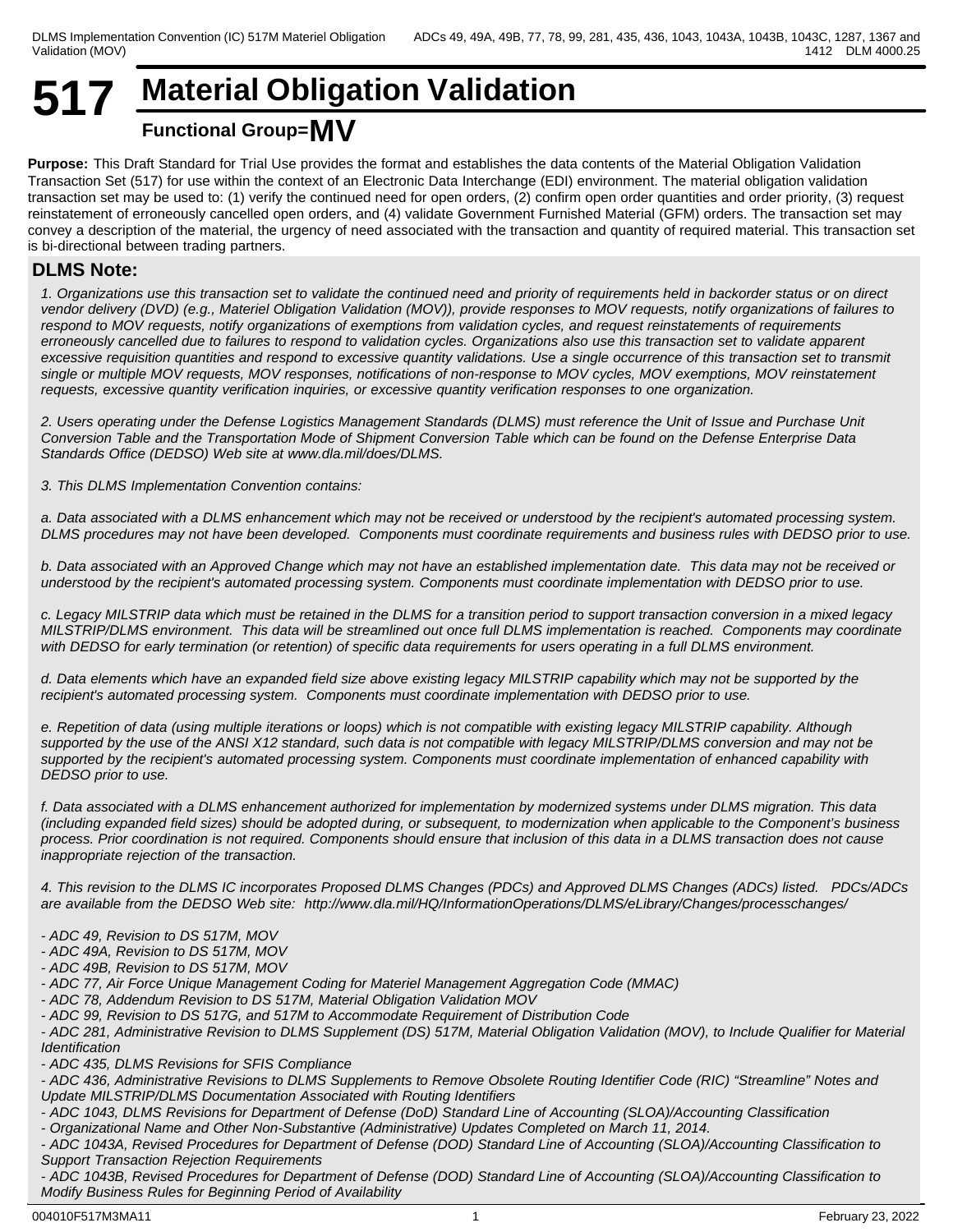*- ADC 1043C, Administrative Corrections for SLOA Data in the 810L Logistics Bill and other DLMS ICs*

*- Administrative Update to Reflect Realignment to Recognize DLMS Program Office Completed on December 16, 2016*

*- Administrative Update to Reflect Realignment of DLMS Program Office to Enterprise Business Standards Office (EBSO) - Completed on September 28, 2018*

*- ADC 1287, DLMS Implementation Convention (IC) Revisions for Data Element Mapping (Form Stock Number and Manufacturer's Part Number), Removal of Plant Equipment Number, and Administrative Updates*

*- ADC 1367, Administrative Update to Convert Federal Notes to DLMS Notes within DLMS Implementation Conventions*

*- Administrative Update to Reflect Realignment of Enterprise Business Standards Office (EBSO) to Defense Enterprise Data Standards Office (DEDSO) - Completed on February 23, 2022*

 *- ADC 1412, Replacement of Data Universal Numbering System Number with Unique Entity Identifier and Electronic Funds Transfer Indicator to Wide Area Workflow*

## **Heading:**

| <b>Pos</b> | $\underline{\mathsf{Id}}$ | <b>Segment Name</b>                          | Req | <b>Max Use</b> | <b>Repeat</b> | <b>Notes</b> | <b>Usage</b> |
|------------|---------------------------|----------------------------------------------|-----|----------------|---------------|--------------|--------------|
| 10         | <b>ST</b>                 | <b>Transaction Set Header</b>                | M   |                |               |              | Must use     |
| 20         | <b>BR</b>                 | Beginning Segment for Material<br>Management | M   |                |               |              | Must use     |
| 30         | G62                       | Date/Time                                    | O   | 10             |               |              | Used         |
|            | LOOP ID - LM              |                                              |     |                | 10            |              |              |
| 40         | LM                        | Code Source Information                      | O   |                |               |              | Used         |
| 50         | LQ                        | <b>Industry Code</b>                         | M   | 100            |               |              | Must use     |
|            | LOOP ID - N1              |                                              |     |                | $\geq 1$      |              |              |
| 60         | N <sub>1</sub>            | Name                                         | O   |                |               |              | Must use     |
| $*70$      | N <sub>2</sub>            | <b>Additional Name Information</b>           | O   | $\overline{2}$ |               |              | Not Used     |
| $*80$      | N3                        | Address Information                          | O   | $\overline{2}$ |               |              | Not Used     |
| $*90$      | N <sub>4</sub>            | Geographic Location                          | O   |                |               |              | Not Used     |
| 100        | G61                       | Contact                                      | O   | 5              |               |              | Used         |

## **Detail:**

| Pos                  | <u>ld</u>       | <b>Segment Name</b>                 | Req      | <b>Max Use</b> | Repeat   | <b>Notes</b> | <b>Usage</b> |
|----------------------|-----------------|-------------------------------------|----------|----------------|----------|--------------|--------------|
| <b>LOOP ID - QTY</b> |                 |                                     |          |                | $\geq 1$ |              |              |
| 10                   | QTY             | Quantity                            | $\circ$  |                |          |              | Used         |
| 20                   | <b>N9</b>       | Reference Identification            | O        | 30             |          |              | Must use     |
| 40                   | G62             | Date/Time                           | O        | 30             |          |              | Used         |
| $*50$                | <b>DD</b>       | <b>Demand Detail</b>                | O        | 100            |          |              | Not Used     |
| 60                   | GF              | <b>Furnished Goods and Services</b> | $\circ$  |                |          |              | Not Used     |
| <b>LOOP ID - LM</b>  |                 |                                     |          |                | 10       |              |              |
| 70                   | <b>LM</b>       | Code Source Information             | $\circ$  | 1              |          |              | Used         |
| 80                   | LQ              | <b>Industry Code</b>                | M        | 100            |          |              | Must use     |
| * LOOP ID - N1       |                 |                                     |          |                | $\geq 1$ |              |              |
| $*90$                | N <sub>1</sub>  | Name                                | $\Omega$ |                |          |              | Not Used     |
| $*100$               | N <sub>2</sub>  | Additional Name Information         | O        | $\overline{2}$ |          |              | Not Used     |
| $*110$               | N <sub>3</sub>  | Address Information                 | O        | 2              |          |              | Not Used     |
| $*120$               | N4              | Geographic Location                 | O        |                |          |              | Not Used     |
| 130                  | G61             | Contact                             | O        | 5              |          |              | Not Used     |
| LOOP ID - FA1        |                 |                                     |          |                | $\geq 1$ |              |              |
| 135                  | FA <sub>1</sub> | Type of Financial Accounting Data   | $\circ$  |                |          |              | Used         |
| 136                  | FA <sub>2</sub> | <b>Accounting Data</b>              | M        | >1             |          |              | Must use     |
| 140                  | <b>SE</b>       | <b>Transaction Set Trailer</b>      | M        |                |          |              | Must use     |
|                      |                 |                                     |          |                |          |              |              |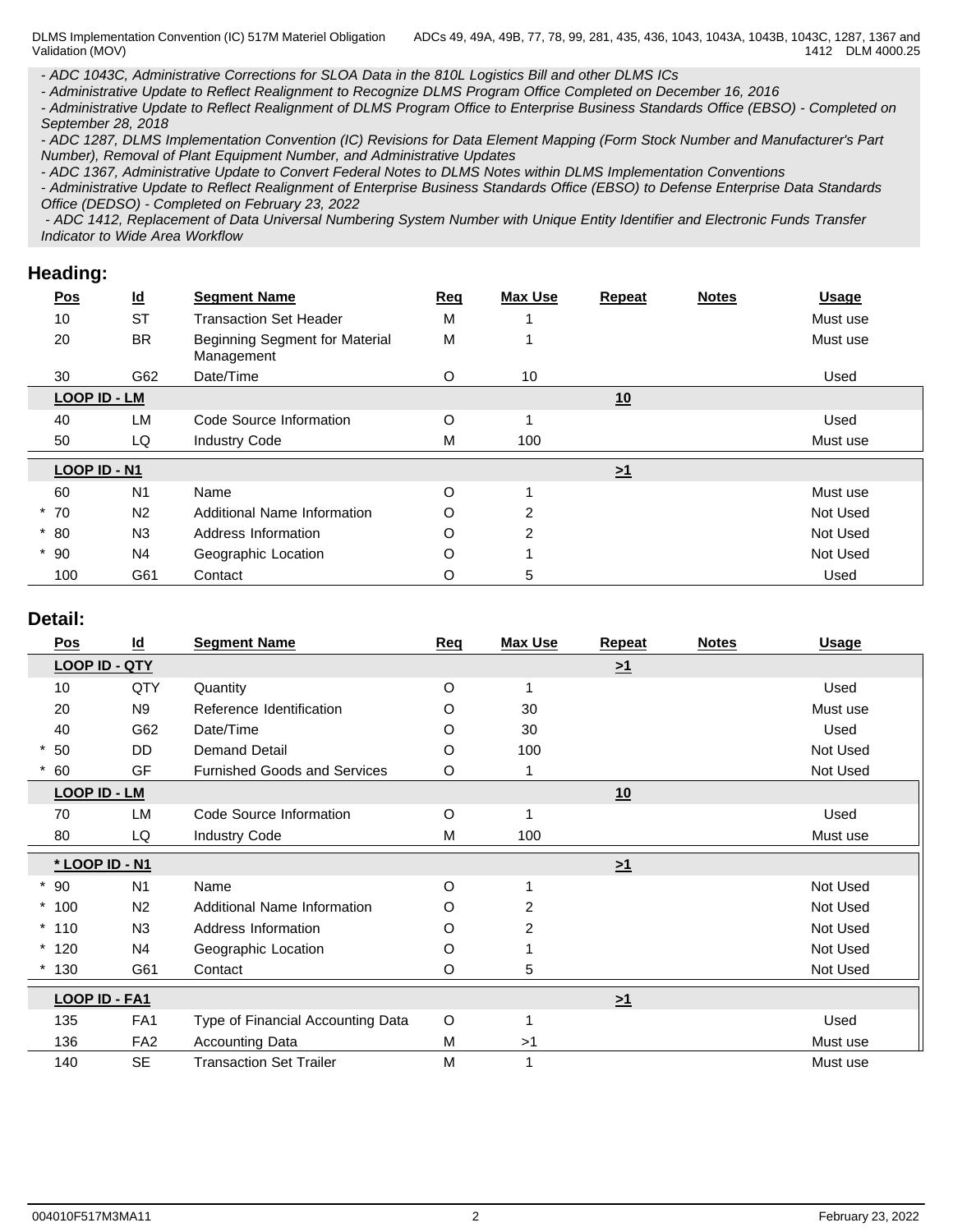DLMS Implementation Convention (IC) 517M Materiel Obligation Validation (MOV)

## **ST Transaction Set Header Pos: 10 Max: 1 Max: 1**

**Heading - Mandatory Loop: N/A Elements: 2**

**User Option (Usage):** Must use

**Purpose:** To indicate the start of a transaction set and to assign a control number

## **Semantics:**

1. The transaction set identifier (ST01) used by the translation routines of the interchange partners to select the appropriate transaction set definition (e.g., 810 selects the Invoice Transaction Set).

| $Ref$<br>ST <sub>01</sub> | <u>ld</u><br>143 | <b>Element Name</b><br><b>Transaction Set Identifier Code</b>                                                                                                            | Req<br>М | <u>Type</u><br>ID | Min/Max<br>3/3 | <u>Usage</u><br>Must use | <u>Rep</u> |
|---------------------------|------------------|--------------------------------------------------------------------------------------------------------------------------------------------------------------------------|----------|-------------------|----------------|--------------------------|------------|
|                           |                  | Description: Code uniquely identifying a<br><b>Transaction Set</b>                                                                                                       |          |                   |                |                          |            |
|                           |                  | Code Name<br>517<br>Material Obligation Validation                                                                                                                       |          |                   |                |                          |            |
| ST <sub>02</sub>          | 329              | <b>Transaction Set Control Number</b>                                                                                                                                    | м        | AN                | 4/9            | Must use                 |            |
|                           |                  | <b>Description:</b> Identifying control number<br>that must be unique within the transaction<br>set functional group assigned by the<br>originator for a transaction set |          |                   |                |                          |            |
|                           |                  | <b>DLMS Note:</b> A unique number assigned by<br>the originator of the transaction set, or the<br>originator's application program.                                      |          |                   |                |                          |            |
|                           |                  |                                                                                                                                                                          |          |                   |                |                          |            |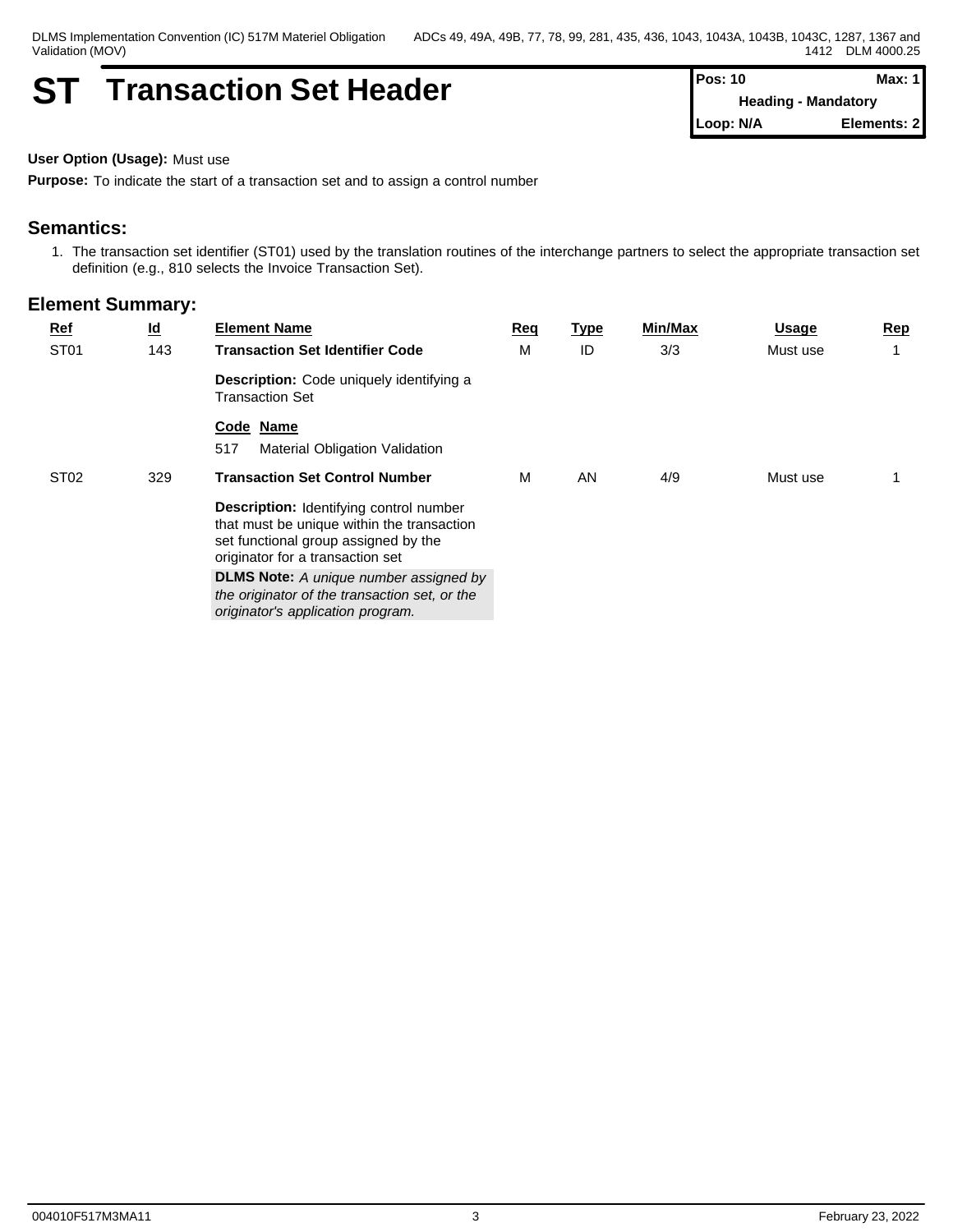DLMS Implementation Convention (IC) 517M Materiel Obligation Validation (MOV)

## **BR Beginning Segment for Material Management**

| Pos: 20   | Max: 11                    |
|-----------|----------------------------|
|           | <b>Heading - Mandatory</b> |
| Loop: N/A | Elements: 9                |

## **User Option (Usage):** Must use

**Purpose:** To indicate the beginning of a material management transaction and transmit identifying numbers and dates

## **Syntax Rules:**

- 1. C0504 If BR05 is present, then BR04 is required.
- 2. P0708 If either BR07 or BR08 is present, then the other is required.
- 3. P1011 If either BR10 or BR11 is present, then the other is required.

## **Semantics:**

- 1. BR03 is the date of the transaction set preparation.
- 2. BR09 is the time of the transaction set preparation

| $Ref$       | $\underline{\mathsf{Id}}$ |             | <b>Element Name</b>                                                                                                                                                                                                                                                                                                                                                    | Req | <b>Type</b> | Min/Max | <u>Usage</u> | Rep |  |  |  |  |
|-------------|---------------------------|-------------|------------------------------------------------------------------------------------------------------------------------------------------------------------------------------------------------------------------------------------------------------------------------------------------------------------------------------------------------------------------------|-----|-------------|---------|--------------|-----|--|--|--|--|
| <b>BR01</b> | 353                       |             | <b>Transaction Set Purpose Code</b>                                                                                                                                                                                                                                                                                                                                    | м   | ID          | 2/2     | Must use     | 1   |  |  |  |  |
|             |                           |             | Description: Code identifying purpose of<br>transaction set                                                                                                                                                                                                                                                                                                            |     |             |         |              |     |  |  |  |  |
|             |                           |             | Code Name                                                                                                                                                                                                                                                                                                                                                              |     |             |         |              |     |  |  |  |  |
|             |                           | 00          | Original                                                                                                                                                                                                                                                                                                                                                               |     |             |         |              |     |  |  |  |  |
|             |                           | 77          | <b>Simulation Exercise</b>                                                                                                                                                                                                                                                                                                                                             |     |             |         |              |     |  |  |  |  |
|             |                           |             | <b>DLMS Note:</b>                                                                                                                                                                                                                                                                                                                                                      |     |             |         |              |     |  |  |  |  |
|             |                           |             | Use to identify a simulated mobilization exercise transaction set. Activities initiating simulated<br>mobilization exercises must ensure complete coordination with all activities involved. All transaction set<br>recipients must use extreme caution to ensure that individual transactions do not process as action<br>documents which affect accountable records. |     |             |         |              |     |  |  |  |  |
| <b>BR02</b> | 640                       |             | <b>Transaction Type Code</b>                                                                                                                                                                                                                                                                                                                                           | м   | ID          | 2/2     | Must use     | 1   |  |  |  |  |
|             |                           | transaction | Description: Code specifying the type of                                                                                                                                                                                                                                                                                                                               |     |             |         |              |     |  |  |  |  |
|             |                           |             | Code Name                                                                                                                                                                                                                                                                                                                                                              |     |             |         |              |     |  |  |  |  |
|             |                           | ΑN          | <b>Material Obligation Inquiry</b>                                                                                                                                                                                                                                                                                                                                     |     |             |         |              |     |  |  |  |  |
|             |                           |             | <b>DLMS Note:</b>                                                                                                                                                                                                                                                                                                                                                      |     |             |         |              |     |  |  |  |  |
|             |                           |             | Use alone to indicate an original MOV request. Also may use with BR06 codes A3 and RU and T.                                                                                                                                                                                                                                                                           |     |             |         |              |     |  |  |  |  |
|             |                           | AP          | <b>Material Obligation Advice</b>                                                                                                                                                                                                                                                                                                                                      |     |             |         |              |     |  |  |  |  |
|             |                           |             | <b>DLMS Note:</b>                                                                                                                                                                                                                                                                                                                                                      |     |             |         |              |     |  |  |  |  |
|             |                           |             | 1. Use to indicate the transaction set contains MOV response transactions.                                                                                                                                                                                                                                                                                             |     |             |         |              |     |  |  |  |  |
|             |                           |             | 2. Use with BR06 Code 9 to identify organization(s) exempt from the current MOV cycle.                                                                                                                                                                                                                                                                                 |     |             |         |              |     |  |  |  |  |
|             |                           |             | 3. Use with BR06 Code V to confirm receipt of MOV request(s).                                                                                                                                                                                                                                                                                                          |     |             |         |              |     |  |  |  |  |
|             |                           |             | 4. Use with BR06 Code 51 to indicate that all MOV requests requiring changes are considered<br>complete and verified as valid.                                                                                                                                                                                                                                         |     |             |         |              |     |  |  |  |  |
|             |                           | AQ.         | <b>Quantity Verification Inquiry</b>                                                                                                                                                                                                                                                                                                                                   |     |             |         |              |     |  |  |  |  |
|             |                           |             | <b>DLMS Note:</b>                                                                                                                                                                                                                                                                                                                                                      |     |             |         |              |     |  |  |  |  |
|             |                           |             | Use to indicate the transaction set contains excessive quantity verification inquiry transactions.                                                                                                                                                                                                                                                                     |     |             |         |              |     |  |  |  |  |
|             |                           | AV          | <b>Quantity Verification Advice</b>                                                                                                                                                                                                                                                                                                                                    |     |             |         |              |     |  |  |  |  |
|             |                           |             | <b>DLMS Note:</b>                                                                                                                                                                                                                                                                                                                                                      |     |             |         |              |     |  |  |  |  |
|             |                           |             | Use to indicate the transaction set contains excessive quantity verification response transactions.                                                                                                                                                                                                                                                                    |     |             |         |              |     |  |  |  |  |
|             |                           | AW          | <b>Material Obligation Reinstatement</b>                                                                                                                                                                                                                                                                                                                               |     |             |         |              |     |  |  |  |  |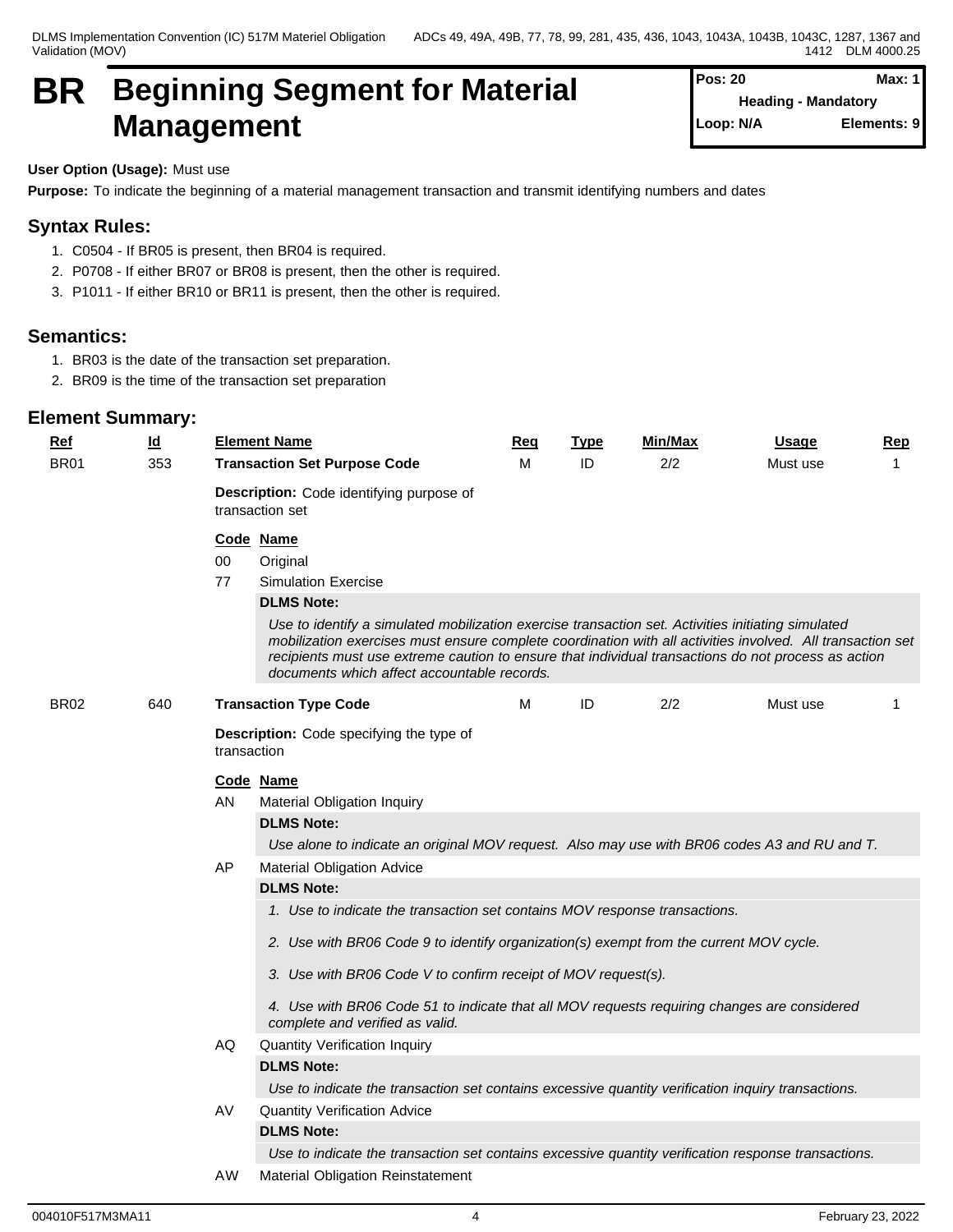|                  |     | Code Name                                                                                          | <b>DLMS Note:</b>                                                                                                                                                                                                                                                                    |         |    |      |          |  |  |  |  |  |  |  |  |
|------------------|-----|----------------------------------------------------------------------------------------------------|--------------------------------------------------------------------------------------------------------------------------------------------------------------------------------------------------------------------------------------------------------------------------------------|---------|----|------|----------|--|--|--|--|--|--|--|--|
|                  |     |                                                                                                    | Use to indicate the transaction set contains MOV reinstatement requests.                                                                                                                                                                                                             |         |    |      |          |  |  |  |  |  |  |  |  |
|                  |     |                                                                                                    |                                                                                                                                                                                                                                                                                      |         |    |      |          |  |  |  |  |  |  |  |  |
| <b>BR03</b>      | 373 | <b>Date</b>                                                                                        |                                                                                                                                                                                                                                                                                      | м       | DT | 8/8  | Must use |  |  |  |  |  |  |  |  |
|                  |     | <b>CCYYMMDD</b>                                                                                    | Description: Date expressed as                                                                                                                                                                                                                                                       |         |    |      |          |  |  |  |  |  |  |  |  |
|                  |     |                                                                                                    | <b>DLMS Note:</b> This date corresponds to the<br>Universal Time Coordinate (UTC).                                                                                                                                                                                                   |         |    |      |          |  |  |  |  |  |  |  |  |
| BR <sub>06</sub> | 306 | <b>Action Code</b>                                                                                 |                                                                                                                                                                                                                                                                                      | $\circ$ | ID | 1/2  | Used     |  |  |  |  |  |  |  |  |
|                  |     |                                                                                                    | Description: Code indicating type of action<br><b>DLMS Note:</b> Use as needed with either<br>BR02 code AN or AP to further qualify the<br>intended purpose of the transaction set.                                                                                                  |         |    |      |          |  |  |  |  |  |  |  |  |
|                  |     | Code Name                                                                                          |                                                                                                                                                                                                                                                                                      |         |    |      |          |  |  |  |  |  |  |  |  |
|                  |     | 9                                                                                                  | Not Capable of Taking Action<br><b>DLMS Note:</b>                                                                                                                                                                                                                                    |         |    |      |          |  |  |  |  |  |  |  |  |
|                  |     | Use with BR02 Code AP to indicate the organizations specified in the 1/N1/060 loop are exempt from |                                                                                                                                                                                                                                                                                      |         |    |      |          |  |  |  |  |  |  |  |  |
|                  |     |                                                                                                    | the current MOV reporting cycle.<br>Τ                                                                                                                                                                                                                                                |         |    |      |          |  |  |  |  |  |  |  |  |
|                  |     | <b>Status Query</b><br><b>DLMS Note:</b>                                                           |                                                                                                                                                                                                                                                                                      |         |    |      |          |  |  |  |  |  |  |  |  |
|                  |     |                                                                                                    | Use with BR02 code AN to indicate a follow-up to an original MOV.                                                                                                                                                                                                                    |         |    |      |          |  |  |  |  |  |  |  |  |
|                  |     | V                                                                                                  | Respond                                                                                                                                                                                                                                                                              |         |    |      |          |  |  |  |  |  |  |  |  |
|                  |     |                                                                                                    | <b>DLMS Note:</b>                                                                                                                                                                                                                                                                    |         |    |      |          |  |  |  |  |  |  |  |  |
|                  |     |                                                                                                    | Use with BR02 Code AP to indicate the transaction set is a confirmation of receipt of MOV requests.                                                                                                                                                                                  |         |    |      |          |  |  |  |  |  |  |  |  |
|                  |     | 51                                                                                                 | Complete<br><b>DLMS Note:</b>                                                                                                                                                                                                                                                        |         |    |      |          |  |  |  |  |  |  |  |  |
|                  |     |                                                                                                    | Use with BR02 Code AP to indicate all MOV requests requiring changes are considered and verified as<br>valid.                                                                                                                                                                        |         |    |      |          |  |  |  |  |  |  |  |  |
|                  |     | A <sub>3</sub>                                                                                     | Not Certified                                                                                                                                                                                                                                                                        |         |    |      |          |  |  |  |  |  |  |  |  |
|                  |     |                                                                                                    | <b>DLMS Note:</b>                                                                                                                                                                                                                                                                    |         |    |      |          |  |  |  |  |  |  |  |  |
|                  |     |                                                                                                    | Use with BR02 Code AN to indicate the organization, specified in the 1/N1/060 loop, failed to provide an<br>MOV response for materiel scheduled for direct delivery from procurement.                                                                                                |         |    |      |          |  |  |  |  |  |  |  |  |
|                  |     | <b>RU</b>                                                                                          | Return                                                                                                                                                                                                                                                                               |         |    |      |          |  |  |  |  |  |  |  |  |
|                  |     |                                                                                                    | <b>DLMS Note:</b>                                                                                                                                                                                                                                                                    |         |    |      |          |  |  |  |  |  |  |  |  |
|                  |     |                                                                                                    | Use with BR02 code AN to indicate customer nonresponse to MOV requests for backordered materiel in<br>preaward (BZ) status.                                                                                                                                                          |         |    |      |          |  |  |  |  |  |  |  |  |
| <b>BR07</b>      | 128 |                                                                                                    | <b>Reference Identification Qualifier</b>                                                                                                                                                                                                                                            | X       | ID | 2/3  | Used     |  |  |  |  |  |  |  |  |
|                  |     |                                                                                                    | Description: Code qualifying the<br>Reference Identification                                                                                                                                                                                                                         |         |    |      |          |  |  |  |  |  |  |  |  |
|                  |     | Code Name                                                                                          |                                                                                                                                                                                                                                                                                      |         |    |      |          |  |  |  |  |  |  |  |  |
|                  |     | X7                                                                                                 | <b>Batch Sequence Number</b>                                                                                                                                                                                                                                                         |         |    |      |          |  |  |  |  |  |  |  |  |
|                  |     |                                                                                                    | <b>DLMS Note:</b>                                                                                                                                                                                                                                                                    |         |    |      |          |  |  |  |  |  |  |  |  |
|                  |     |                                                                                                    | 1. Use to identify the batch control number assigned to each batch of transactions forwarded to a<br>single activity for validation. The first two positions will contain the batch number and the second two<br>positions will contain the total number of batches being forwarded. |         |    |      |          |  |  |  |  |  |  |  |  |
|                  |     |                                                                                                    | 2. Future streamlined data; see introductory DLMS note 3c.                                                                                                                                                                                                                           |         |    |      |          |  |  |  |  |  |  |  |  |
| BR <sub>08</sub> | 127 |                                                                                                    | <b>Reference Identification</b>                                                                                                                                                                                                                                                      | X       | AN | 1/30 | Used     |  |  |  |  |  |  |  |  |
|                  |     | Qualifier                                                                                          | Description: Reference information as<br>defined for a particular Transaction Set or<br>as specified by the Reference Identification                                                                                                                                                 |         |    |      |          |  |  |  |  |  |  |  |  |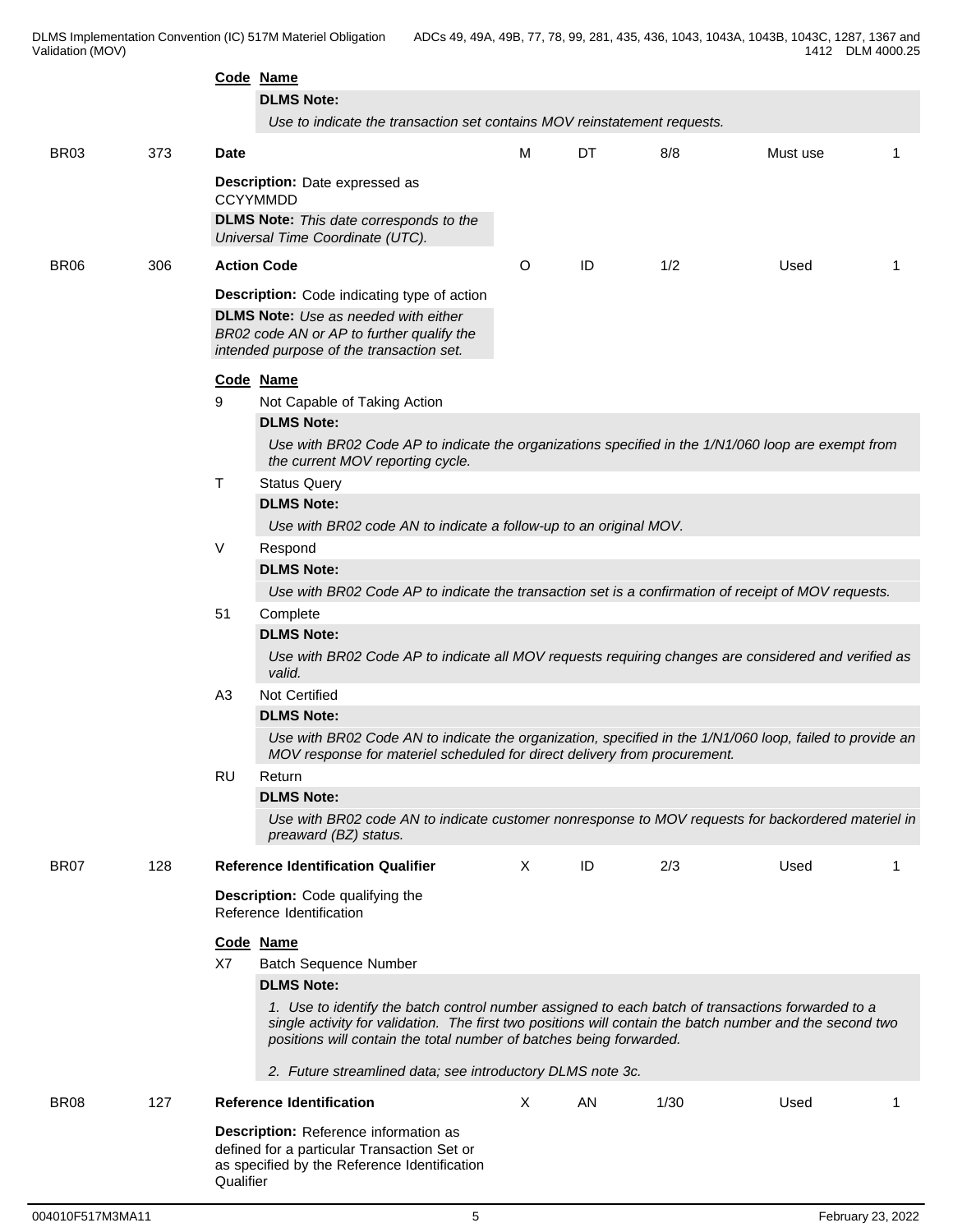| Ref         | $\underline{\mathsf{Id}}$ | <b>Element Name</b>                                                                                                                                                                                                                                                                                                                                                                                                 | Reg | <b>Type</b> | Min/Max | <b>Usage</b> | Rep |
|-------------|---------------------------|---------------------------------------------------------------------------------------------------------------------------------------------------------------------------------------------------------------------------------------------------------------------------------------------------------------------------------------------------------------------------------------------------------------------|-----|-------------|---------|--------------|-----|
| <b>BR09</b> | 337                       | <b>Time</b>                                                                                                                                                                                                                                                                                                                                                                                                         | O   | <b>TM</b>   | 4/8     | Must use     | 1   |
|             |                           | Description: Time expressed in 24-hour<br>clock time as follows: HHMM, or HHMMSS,<br>or HHMMSSD, or HHMMSSDD, where H =<br>hours (00-23), $M =$ minutes (00-59), $S =$<br>integer seconds (00-59) and $DD = decimal$<br>seconds; decimal seconds are expressed<br>as follows: $D = \text{tenths}$ (0-9) and $DD =$<br>hundredths (00-99)<br><b>DLMS Note:</b> 1. Express the originating<br>activity's time in UTC. |     |             |         |              |     |
|             |                           | 2. Express time in a four-position (HHMM)<br>format.                                                                                                                                                                                                                                                                                                                                                                |     |             |         |              |     |
| <b>BR10</b> | 128                       | <b>Reference Identification Qualifier</b>                                                                                                                                                                                                                                                                                                                                                                           | X   | ID          | 2/3     | Used         | 1   |
|             |                           | <b>Description:</b> Code qualifying the<br>Reference Identification                                                                                                                                                                                                                                                                                                                                                 |     |             |         |              |     |
|             |                           | Code Name<br>XM<br><b>Issuer Number</b><br><b>DLMS Note:</b><br>1. Use to identify the actual number of individual detail transactions included in this batch from 001 to<br>493 maximum.<br>2. Future streamlined data; see introductory DLMS note 3c.                                                                                                                                                             |     |             |         |              |     |
| <b>BR11</b> | 127                       | <b>Reference Identification</b>                                                                                                                                                                                                                                                                                                                                                                                     | X   | AN          | 1/30    | Used         |     |
|             |                           | Description: Reference information as<br>defined for a particular Transaction Set or<br>as specified by the Reference Identification<br>Qualifier                                                                                                                                                                                                                                                                   |     |             |         |              |     |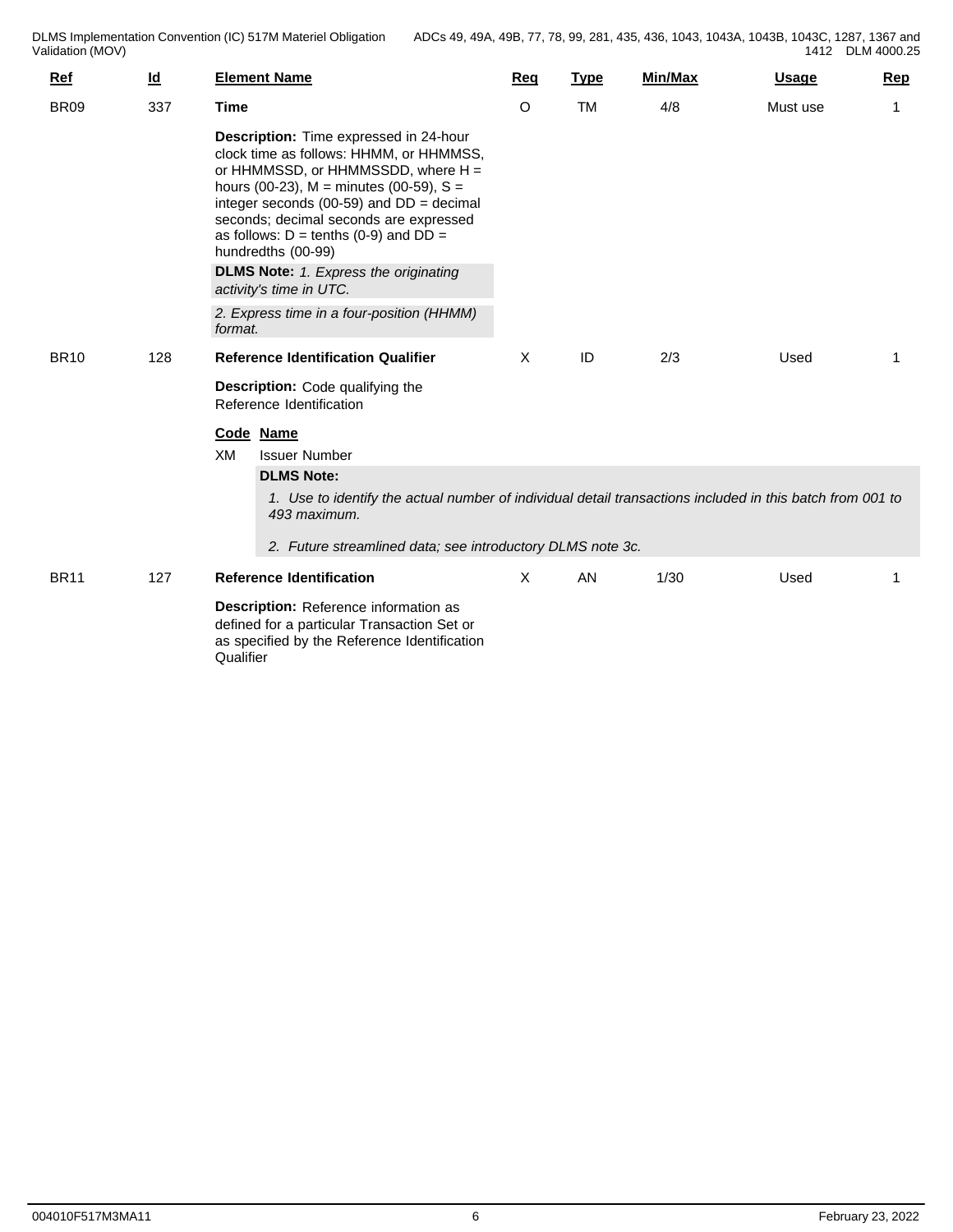| DLMS Implementation Convention (IC) 517M Materiel Obligation | ADCs 49, 49A, 49B, 77, 78, 99, 281, 435, 436, 1043, 1043A, 1043B, 1043C, 1287, 1367 and |
|--------------------------------------------------------------|-----------------------------------------------------------------------------------------|
| Validation (MOV)                                             | DLM 4000.25<br>1412                                                                     |

## **G62** Date/Time

| Pos: 30   | Max: 10                   |  |
|-----------|---------------------------|--|
|           | <b>Heading - Optional</b> |  |
| Loop: N/A | Elements: 2               |  |

#### **User Option (Usage):** Used

**Purpose:** To specify pertinent dates and times

## **Syntax Rules:**

- 1. R0103 At least one of G6201 or G6203 is required.
- 2. P0102 If either G6201 or G6202 is present, then the other is required.
- 3. P0304 If either G6203 or G6204 is present, then the other is required.

## **DLMS Note:**

*1. Use this 1/G62/030 segment to indicate dates that are applicable to the entire transaction set.*

*2. Use to identify dates applicable to the MOV request and excessive quantity verification inquiries.*

| <b>Ref</b> | $\underline{\mathsf{Id}}$ |           | <b>Element Name</b>                                                                                                                       | Req | <b>Type</b> | Min/Max | <b>Usage</b> | <b>Rep</b> |  |  |  |  |
|------------|---------------------------|-----------|-------------------------------------------------------------------------------------------------------------------------------------------|-----|-------------|---------|--------------|------------|--|--|--|--|
| G6201      | 432                       |           | <b>Date Qualifier</b>                                                                                                                     | X   | ID          | 2/2     | Must use     |            |  |  |  |  |
|            |                           |           | Description: Code specifying type of date                                                                                                 |     |             |         |              |            |  |  |  |  |
|            | Code Name                 |           |                                                                                                                                           |     |             |         |              |            |  |  |  |  |
|            |                           | 64        | Must Respond By                                                                                                                           |     |             |         |              |            |  |  |  |  |
|            |                           |           | <b>DLMS Note:</b>                                                                                                                         |     |             |         |              |            |  |  |  |  |
|            |                           |           | Use in quantity verification inquiries to indicate the response due date.                                                                 |     |             |         |              |            |  |  |  |  |
|            |                           | <b>BS</b> | <b>Product Receipt Date</b>                                                                                                               |     |             |         |              |            |  |  |  |  |
|            |                           |           | <b>DLMS Note:</b>                                                                                                                         |     |             |         |              |            |  |  |  |  |
|            |                           |           | Use in MOV responses to indicate date of receipt of MOV requests.                                                                         |     |             |         |              |            |  |  |  |  |
|            |                           | CA        | <b>Cutoff Date</b>                                                                                                                        |     |             |         |              |            |  |  |  |  |
|            |                           |           | <b>DLMS Note:</b>                                                                                                                         |     |             |         |              |            |  |  |  |  |
|            |                           |           | Use for MOV requests to identify the last date of record against which the open orders were obtained<br>from the supply source's records. |     |             |         |              |            |  |  |  |  |
| G6202      | 373                       | Date      |                                                                                                                                           | X   | DT          | 8/8     | Must use     |            |  |  |  |  |
|            |                           |           | <b>Description:</b> Date expressed as<br><b>CCYYMMDD</b>                                                                                  |     |             |         |              |            |  |  |  |  |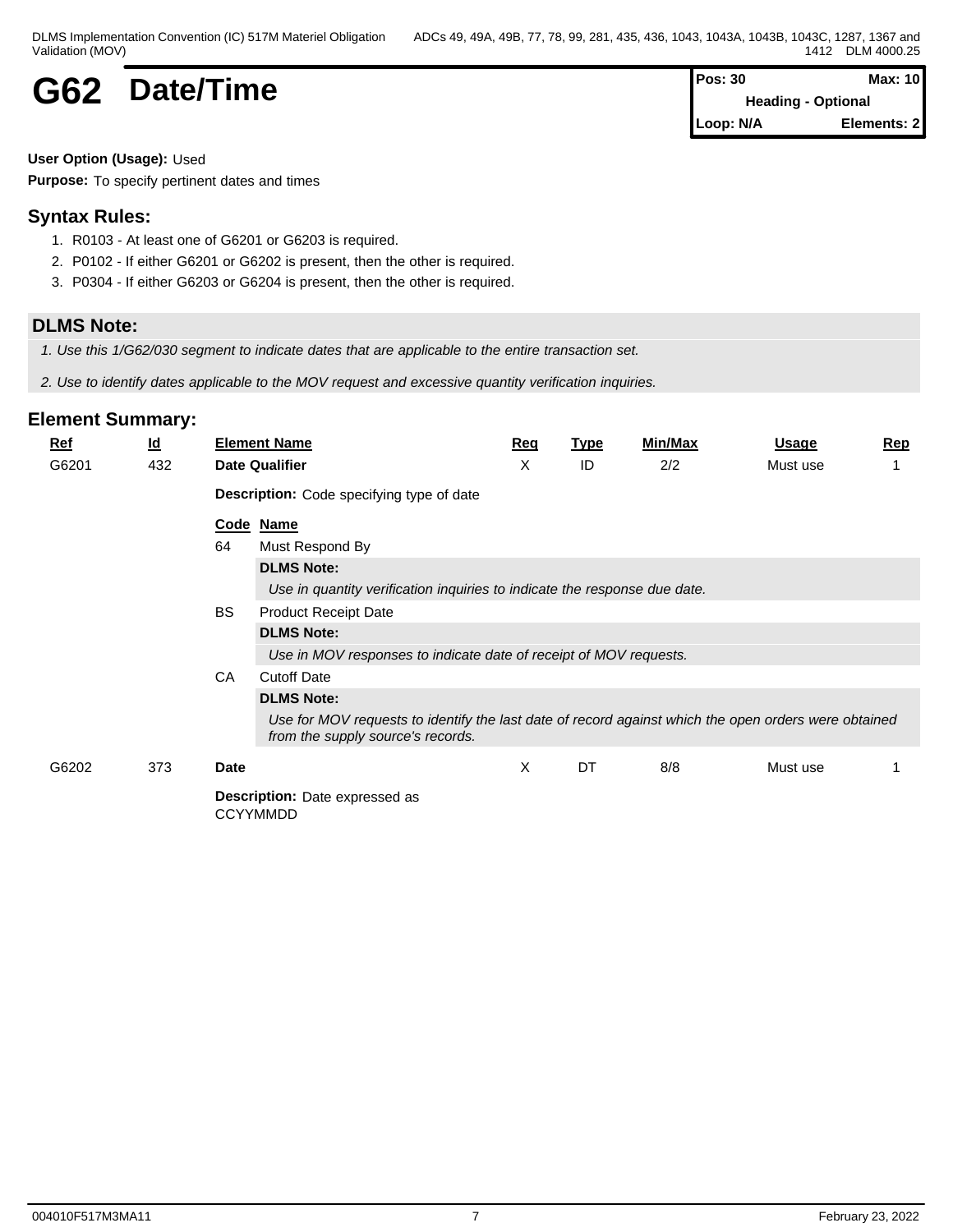## **LM** Code Source Information **Pos: 40 Max: 1 Max: 1**

**Heading - Optional Loop: LM Elements: 1**

**User Option (Usage):** Used

**Purpose:** To transmit standard code list identification information

## **Comments:**

1. LM02 identifies the applicable industry code list source information.

## **DLMS Note:**

*Must use this 1/LM/040 loop to identify coded information maintained in department or agency documentation.*

## **Element Summary:**

| <u>Ref</u> | <u>ld</u> | <b>Element Name</b>                                                          | Req | <u>Type</u> | Min/Max | <u>Usage</u> | <u>Rep</u> |
|------------|-----------|------------------------------------------------------------------------------|-----|-------------|---------|--------------|------------|
| LMO1       | 559       | <b>Agency Qualifier Code</b>                                                 |     | ID          | 2/2     | Must use     |            |
|            |           | <b>Description:</b> Code identifying the agency<br>assigning the code values |     |             |         |              |            |

## **Code Name**

DF Department of Defense (DoD)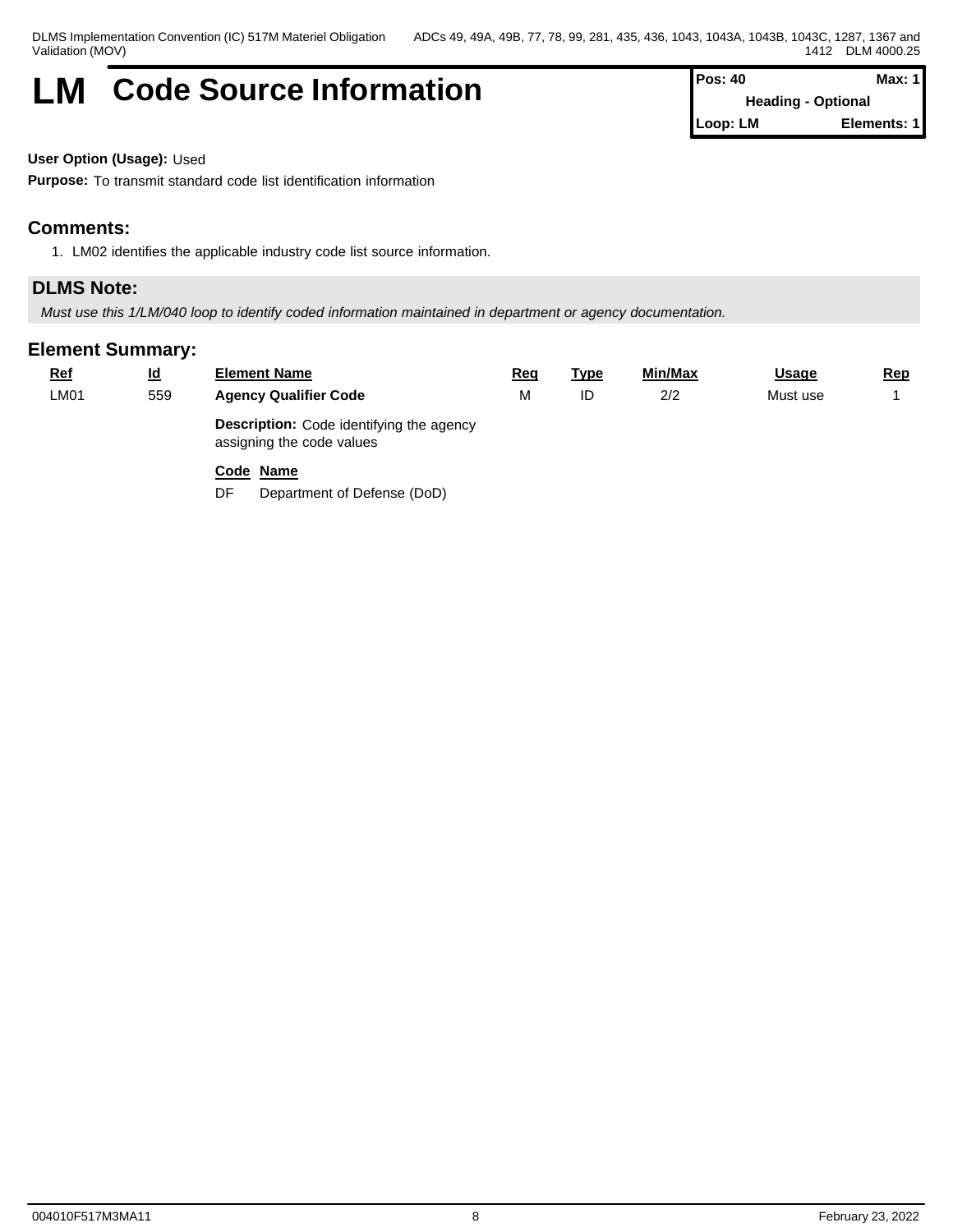

**Heading - Mandatory Loop: LM Elements: 2**

#### **User Option (Usage):** Must use

**Purpose:** Code to transmit standard industry codes

## **Syntax Rules:**

1. C0102 - If LQ01 is present, then LQ02 is required.

## **DLMS Note:**

*Use to identify codes, as appropriate, consistent with management information requirements.*

## **Element Summary:**

| Ref  | $\underline{\mathsf{Id}}$ | <b>Element Name</b>                                                                                                                                                                                                                                                                                                                | Req | <b>Type</b> | Min/Max | <b>Usage</b> | <b>Rep</b> |  |  |  |  |  |
|------|---------------------------|------------------------------------------------------------------------------------------------------------------------------------------------------------------------------------------------------------------------------------------------------------------------------------------------------------------------------------|-----|-------------|---------|--------------|------------|--|--|--|--|--|
| LQ01 | 1270                      | <b>Code List Qualifier Code</b>                                                                                                                                                                                                                                                                                                    | O   | ID          | 1/3     | Used         |            |  |  |  |  |  |
|      |                           | Description: Code identifying a specific<br>industry code list<br><b>DLMS Note:</b> The following codes are<br>authorized.                                                                                                                                                                                                         |     |             |         |              |            |  |  |  |  |  |
|      |                           | Code Name                                                                                                                                                                                                                                                                                                                          |     |             |         |              |            |  |  |  |  |  |
|      |                           | Document Identification Code<br>0                                                                                                                                                                                                                                                                                                  |     |             |         |              |            |  |  |  |  |  |
|      |                           | <b>DLMS Note:</b>                                                                                                                                                                                                                                                                                                                  |     |             |         |              |            |  |  |  |  |  |
|      |                           | 1. The MILSTRIP DIC is retained in the DLMS to facilitate transaction conversion in a mixed legacy<br>MILSTRIP/DLMS environment. Continued support of the DIC in a full DLMS environment will be<br>assessed at a future date. (Applicable only to DIC AP8 and AP9).<br>2. Future streamlined data; see introductory DLMS note 3c. |     |             |         |              |            |  |  |  |  |  |
|      |                           | AK<br><b>Distribution Code</b>                                                                                                                                                                                                                                                                                                     |     |             |         |              |            |  |  |  |  |  |
|      |                           | <b>DLMS Note:</b>                                                                                                                                                                                                                                                                                                                  |     |             |         |              |            |  |  |  |  |  |
|      |                           | Use to identify the distribution of the MOV transaction set.                                                                                                                                                                                                                                                                       |     |             |         |              |            |  |  |  |  |  |
|      |                           | COG<br>Cognizance Symbol                                                                                                                                                                                                                                                                                                           |     |             |         |              |            |  |  |  |  |  |
|      |                           | <b>DLMS Note:</b>                                                                                                                                                                                                                                                                                                                  |     |             |         |              |            |  |  |  |  |  |
|      |                           | Use to identify the material cognizance symbol (COG) of the end item. Indicate NSL for non-stock<br>numbered listed items. This is a Navy-unique data element meaningful to Navy only; Non-Navy<br>Components are to perpetuate without action.                                                                                    |     |             |         |              |            |  |  |  |  |  |
| LQ02 | 1271                      | <b>Industry Code</b>                                                                                                                                                                                                                                                                                                               | X   | AN          | 1/30    | Used         |            |  |  |  |  |  |
|      |                           | <b>Description:</b> Code indicating a sode from a                                                                                                                                                                                                                                                                                  |     |             |         |              |            |  |  |  |  |  |

**Description:** Code indicating a code from a specific industry code list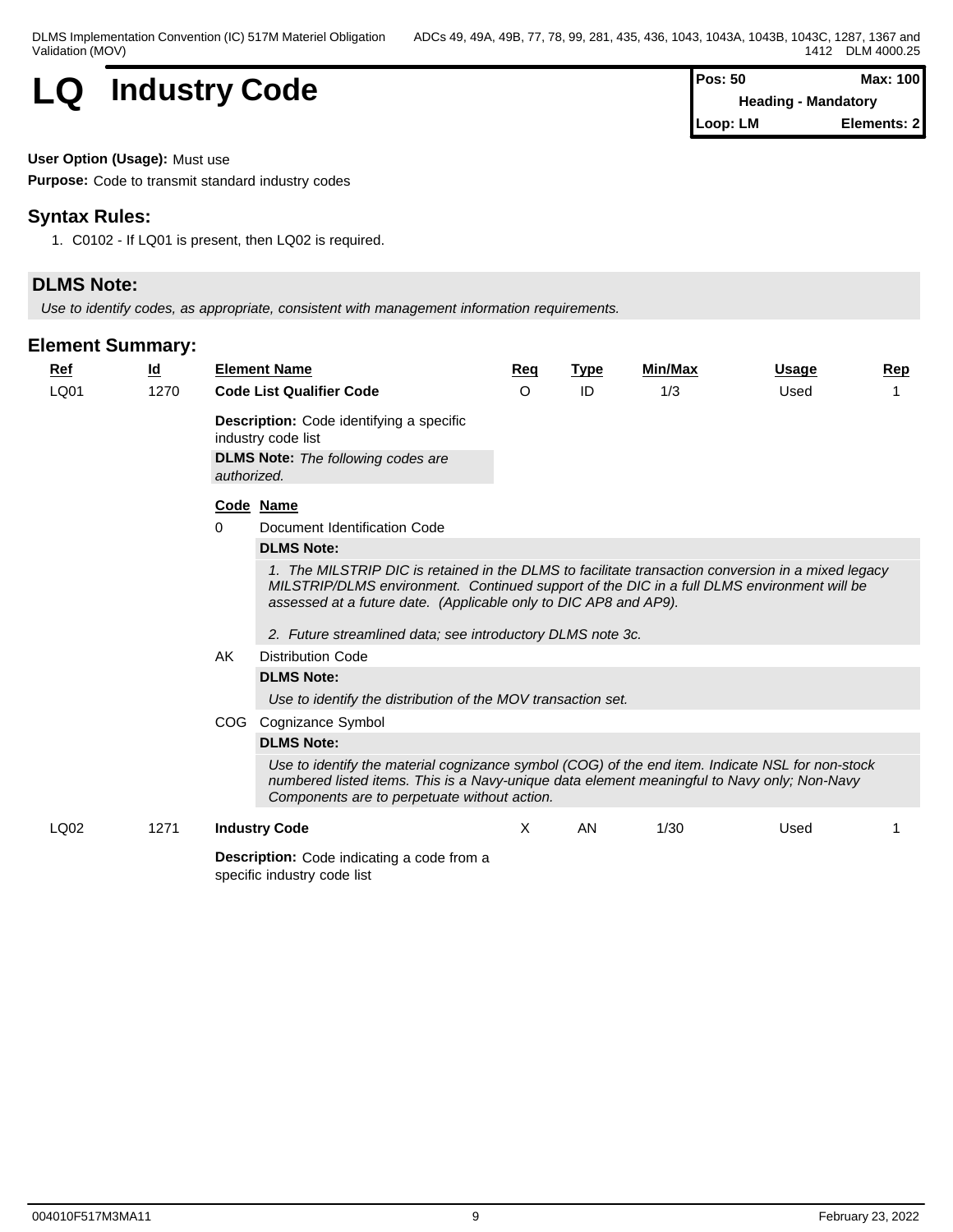|           |             | Pos: 60                   |             |  |  |
|-----------|-------------|---------------------------|-------------|--|--|
| <b>N1</b> | <b>Name</b> | <b>Heading - Optional</b> |             |  |  |
|           |             | Loop: N1                  | Elements: 4 |  |  |

**User Option (Usage):** Must use

**Purpose:** To identify a party by type of organization, name, and code

## **Syntax Rules:**

- 1. R0203 At least one of N102 or N103 is required.
- 2. P0304 If either N103 or N104 is present, then the other is required.

## **Comments:**

- 1. This segment, used alone, provides the most efficient method of providing organizational identification. To obtain this efficiency the "ID Code" (N104) must provide a key to the table maintained by the transaction processing party.
- 2. N105 and N106 further define the type of entity in N101.

## **DLMS Note:**

*1. Must use this 1/N1/060 loop to identify the organization originating the transaction set and the organization to recieve the transaction set.*

*2. Use additional iterations to identify other organizations related to the transaction set.*

| Ref              | $\underline{\mathsf{Id}}$ | <b>Element Name</b>                                                                                                                                                                                                                             | <b>Req</b> | <b>Type</b> | <b>Min/Max</b> | <b>Usage</b> | <b>Rep</b> |
|------------------|---------------------------|-------------------------------------------------------------------------------------------------------------------------------------------------------------------------------------------------------------------------------------------------|------------|-------------|----------------|--------------|------------|
| N <sub>101</sub> | 98                        | <b>Entity Identifier Code</b>                                                                                                                                                                                                                   | M          | ID          | 2/3            | Must use     | 1          |
|                  |                           | Description: Code identifying an<br>organizational entity, a physical location,<br>property or an individual<br><b>DLMS Note:</b> The following codes are                                                                                       |            |             |                |              |            |
|                  |                           | authorized.                                                                                                                                                                                                                                     |            |             |                |              |            |
|                  |                           | Code Name<br>97<br>Party Waiving Requirements<br><b>DLMS Note:</b>                                                                                                                                                                              |            |             |                |              |            |
|                  |                           | Use multiple iterations for MOV exemption transactions to identify those organizations exempt from the<br>current MOV cycle.                                                                                                                    |            |             |                |              |            |
|                  |                           | <b>Bill-to-Party</b><br>ВT                                                                                                                                                                                                                      |            |             |                |              |            |
|                  |                           | <b>DLMS Note:</b>                                                                                                                                                                                                                               |            |             |                |              |            |
|                  |                           | 1. Use for SFIS compliant systems to identify the BPN of the party to receive the bill. BPN may only be<br>used when the corresponding DoDAAC is also provided. This will require a second iteration of the N1<br>loop with the same qualifier. |            |             |                |              |            |
|                  |                           | 2. Authorized DLMS enhancement; see introductory DLMS note 3f.                                                                                                                                                                                  |            |             |                |              |            |
|                  |                           | PK<br>Party to Receive Copy<br>Z4<br>Owning Inventory Control Point                                                                                                                                                                             |            |             |                |              |            |
|                  |                           | ZK<br>Reporter                                                                                                                                                                                                                                  |            |             |                |              |            |
|                  |                           | <b>DLMS Note:</b><br>Use to identify the organization accomplishing actions on behalf of the customer.                                                                                                                                          |            |             |                |              |            |
|                  |                           | ZR<br><b>Validating Party</b>                                                                                                                                                                                                                   |            |             |                |              |            |
|                  |                           | <b>DLMS Note:</b><br>Use to identify the party to affirm the validity of the requirement.                                                                                                                                                       |            |             |                |              |            |
| N <sub>103</sub> | 66                        | <b>Identification Code Qualifier</b>                                                                                                                                                                                                            | X          | ID          | 1/2            | Must use     |            |
|                  |                           | Description: Code designating the<br>system/method of code structure used for<br>Identification Code (67)                                                                                                                                       |            |             |                |              |            |
|                  |                           | Code Name                                                                                                                                                                                                                                       |            |             |                |              |            |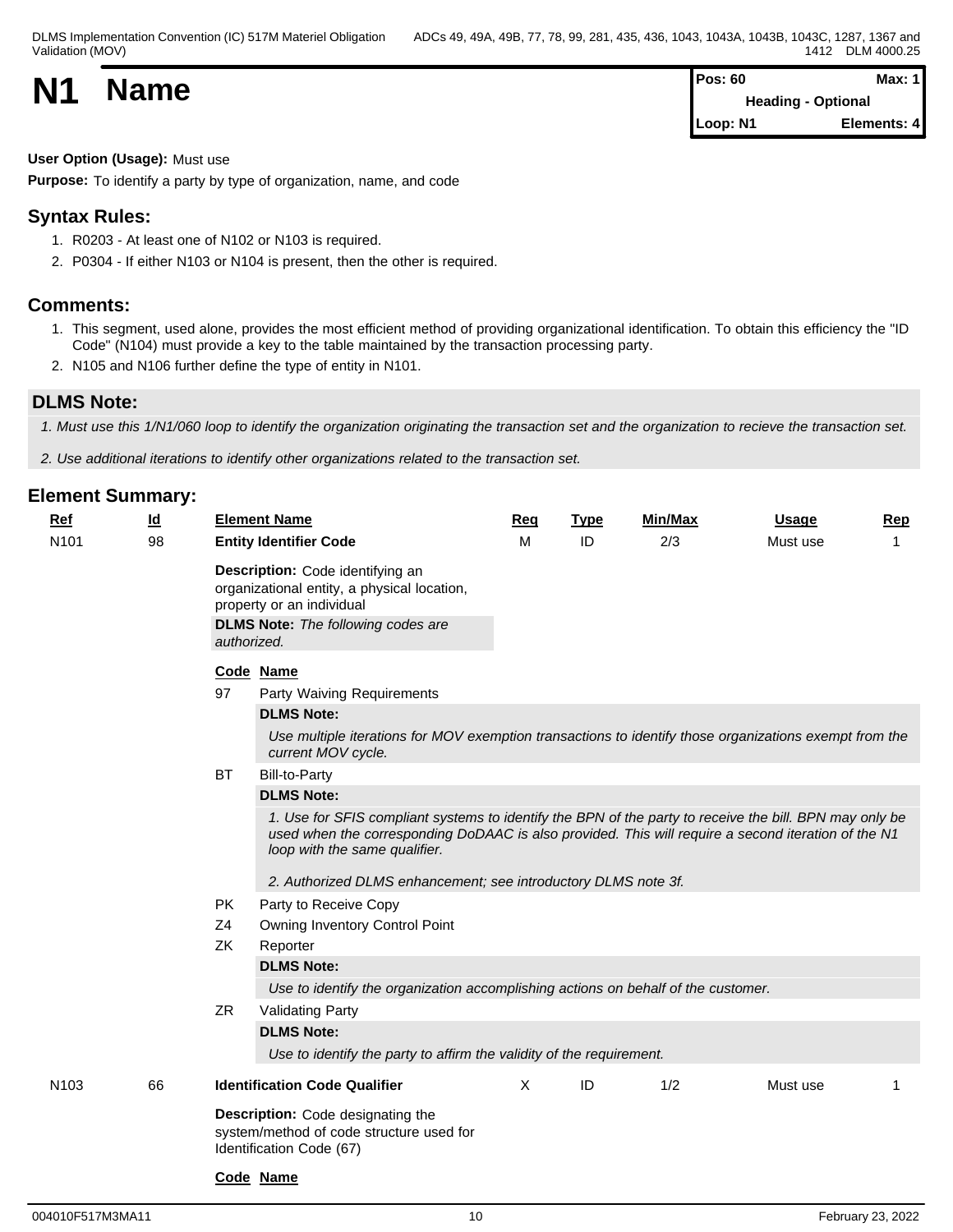|                  |    |            | Code Name                                                                                                                                                                |          |    |      |          |    |
|------------------|----|------------|--------------------------------------------------------------------------------------------------------------------------------------------------------------------------|----------|----|------|----------|----|
|                  |    | 10         | Department of Defense Activity Address Code (DODAAC)                                                                                                                     |          |    |      |          |    |
|                  |    |            | <b>DLMS Note:</b>                                                                                                                                                        |          |    |      |          |    |
|                  |    |            | DLMS enhancement; see introductory DLMS note 3a.                                                                                                                         |          |    |      |          |    |
|                  |    | 50         | <b>Business License Number</b>                                                                                                                                           |          |    |      |          |    |
|                  |    |            | <b>DLMS Note:</b>                                                                                                                                                        |          |    |      |          |    |
|                  |    |            | 1. Use for SFIS to map to SFIS Data element "Business Partner Number TP3". Enter the buyer's BPN<br>in N104.                                                             |          |    |      |          |    |
|                  |    |            | 2. Authorized DLMS enhancement; see introductory DLMS note 3f.                                                                                                           |          |    |      |          |    |
|                  |    | A2         | Military Assistance Program Address Code (MAPAC)                                                                                                                         |          |    |      |          |    |
|                  |    |            | <b>DLMS Note:</b>                                                                                                                                                        |          |    |      |          |    |
|                  |    |            | 1. Use to indicate the Security Assistance (SA) structured address data. Interpretation of this data may<br>require additional codes cited elsewhere in the transaction. |          |    |      |          |    |
|                  |    |            | 2. DLMS enhancement; see introductory DLMS note 3a.                                                                                                                      |          |    |      |          |    |
|                  |    | M4         | Department of Defense Routing Identifier Code (RIC)                                                                                                                      |          |    |      |          |    |
| N <sub>104</sub> | 67 |            | <b>Identification Code</b>                                                                                                                                               | $\times$ | AN | 2/80 | Must use | 1  |
|                  |    | other code | Description: Code identifying a party or                                                                                                                                 |          |    |      |          |    |
| N <sub>106</sub> | 98 |            | <b>Entity Identifier Code</b>                                                                                                                                            | $\circ$  | ID | 2/3  | Used     | -1 |
|                  |    |            | Description: Code identifying an<br>organizational entity, a physical location,<br>property or an individual                                                             |          |    |      |          |    |
|                  |    |            | Code Name                                                                                                                                                                |          |    |      |          |    |
|                  |    | <b>FR</b>  | Message From                                                                                                                                                             |          |    |      |          |    |
|                  |    |            | <b>DLMS Note:</b>                                                                                                                                                        |          |    |      |          |    |
|                  |    |            | Use with the appropriate 1/N101/060 code to indicate that the organization cited in N104 is originating<br>the transaction set.                                          |          |    |      |          |    |
|                  |    | <b>TO</b>  | Message To                                                                                                                                                               |          |    |      |          |    |
|                  |    |            | <b>DLMS Note:</b>                                                                                                                                                        |          |    |      |          |    |
|                  |    |            | Use with the appropriate 1/N101/060 code to indicate that the organization cited in N104 is the action<br>organization receiving the transaction set.                    |          |    |      |          |    |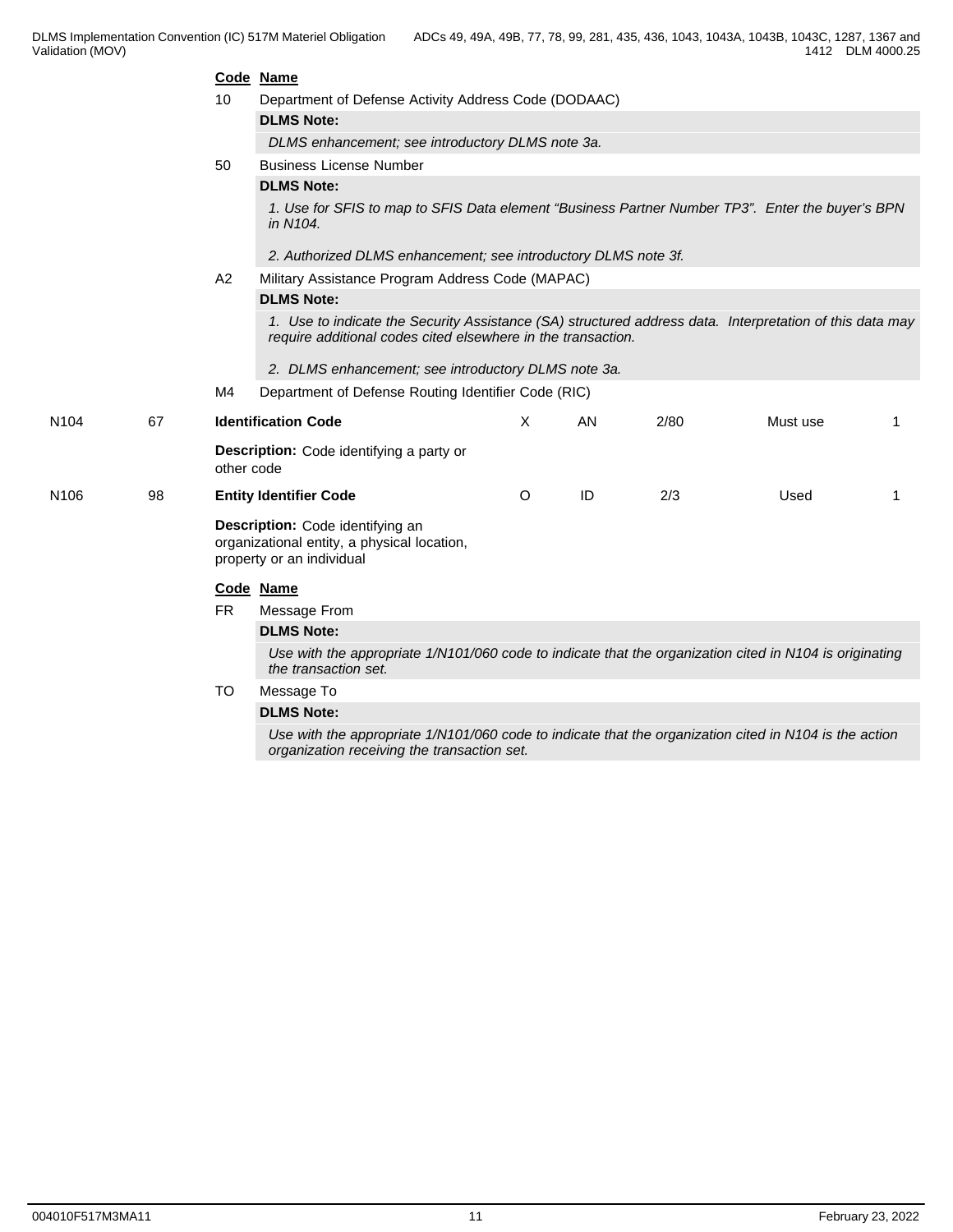| G61 | <b>Contact</b> | <b>Pos: 100</b>                     | Max: 5 |  |
|-----|----------------|-------------------------------------|--------|--|
|     |                | <b>Heading</b> -<br><b>Optional</b> |        |  |

**Heading - Optional Loop: N1 Elements: 5**

#### **User Option (Usage):** Used

**Purpose:** To identify a person or office to whom communications should be directed

## **Syntax Rules:**

1. P0304 - If either G6103 or G6104 is present, then the other is required.

## **Comments:**

1. G6103 qualifies G6104.

## **DLMS Note:**

*1. Use only under exceptional circumstances when requiring direct communication with the party originating the transaction set.*

*2. Use multiple repetitions as needed to identify a point of contact (POC) and multiple communication numbers. When using multiple repetitions to identify different communication numbers for a single POC, repeat the name cited in G6102.*

| <b>Ref</b><br>G6101 | $\underline{\mathsf{Id}}$<br>366 |             | <b>Element Name</b><br><b>Contact Function Code</b>                                                                                                                                                                                                                                                                                | Req<br>M | <b>Type</b><br>ID | <b>Min/Max</b><br>2/2 | <b>Usage</b><br>Must use | Rep<br>1 |
|---------------------|----------------------------------|-------------|------------------------------------------------------------------------------------------------------------------------------------------------------------------------------------------------------------------------------------------------------------------------------------------------------------------------------------|----------|-------------------|-----------------------|--------------------------|----------|
|                     |                                  | named<br>IC | Description: Code identifying the major<br>duty or responsibility of the person or group                                                                                                                                                                                                                                           |          |                   |                       |                          |          |
|                     |                                  |             | Code Name<br><b>Information Contact</b><br><b>DLMS Note:</b><br>Must use in the first repetition to identify the primary POC and their primary communication number.                                                                                                                                                               |          |                   |                       |                          |          |
| G6102               | 93                               | <b>Name</b> |                                                                                                                                                                                                                                                                                                                                    | M        | AN                | 1/60                  | Must use                 | 1        |
|                     |                                  |             | Description: Free-form name<br><b>DLMS Note:</b> Provide the last name, first<br>name, middle initial, and rate/rank/title, as<br>required, of the individual named as POC.<br>Include blank spaces between name<br>components and periods after initials. Do<br>not include NMN or NMI when a middle<br>initial is not available. |          |                   |                       |                          |          |
| G6103               | 365                              |             | <b>Communication Number Qualifier</b><br>Description: Code identifying the type of<br>communication number                                                                                                                                                                                                                         |          | ID                | 2/2                   | Used                     | 1        |
|                     |                                  |             |                                                                                                                                                                                                                                                                                                                                    |          |                   |                       |                          |          |
|                     |                                  | methods.    | <b>DLMS Note:</b> 1. Use to identify the<br>preferred method of communication in the<br>first repetition. Use additional repetitions<br>when identifying alternate communication                                                                                                                                                   |          |                   |                       |                          |          |
|                     |                                  |             | 2. Do not include blank spaces, dashes, or<br>parentheses between numbers.                                                                                                                                                                                                                                                         |          |                   |                       |                          |          |
|                     |                                  | AU          | Code Name<br>Defense Switched Network<br><b>DLMS Note:</b>                                                                                                                                                                                                                                                                         |          |                   |                       |                          |          |
|                     |                                  |             | Use to identify the Defense Switched Network (DSN) telephone number.                                                                                                                                                                                                                                                               |          |                   |                       |                          |          |
|                     |                                  | <b>EM</b>   | <b>Electronic Mail</b>                                                                                                                                                                                                                                                                                                             |          |                   |                       |                          |          |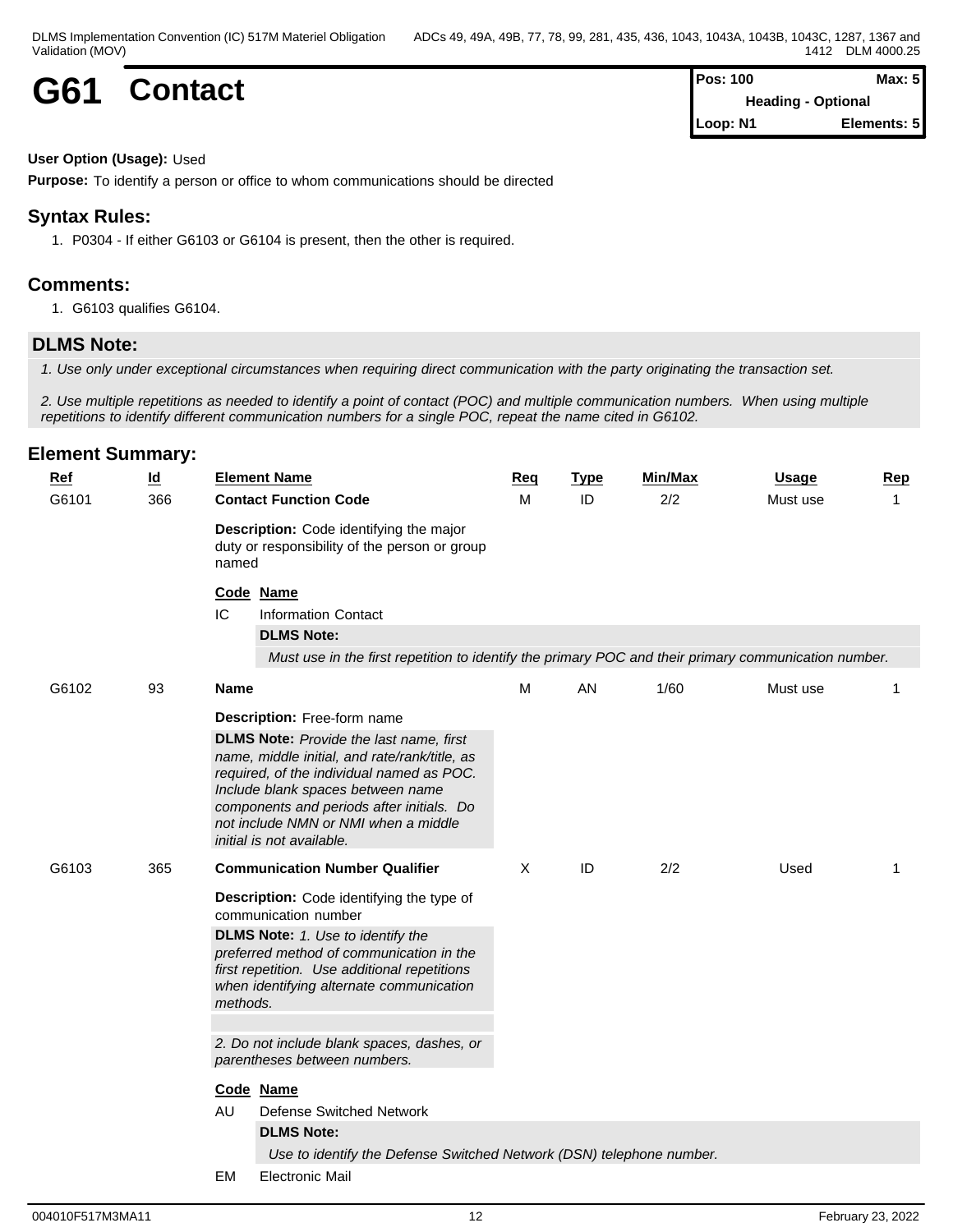|       |     |             | Code Name                                                                                               |          |    |      |      |    |
|-------|-----|-------------|---------------------------------------------------------------------------------------------------------|----------|----|------|------|----|
|       |     | EX          | <b>Telephone Extension</b>                                                                              |          |    |      |      |    |
|       |     |             | <b>DLMS Note:</b>                                                                                       |          |    |      |      |    |
|       |     |             | Use in a repetition immediately following AU, IT, or TE to identify a telephone extension.              |          |    |      |      |    |
|       |     | <b>FX</b>   | Facsimile                                                                                               |          |    |      |      |    |
|       |     |             | <b>DLMS Note:</b>                                                                                       |          |    |      |      |    |
|       |     |             | Use to identify the facsimile (FAX) telephone number.                                                   |          |    |      |      |    |
|       |     | IT          | International Telephone                                                                                 |          |    |      |      |    |
|       |     |             | <b>DLMS Note:</b>                                                                                       |          |    |      |      |    |
|       |     |             | Include country and city code.                                                                          |          |    |      |      |    |
|       |     | TE          | Telephone                                                                                               |          |    |      |      |    |
|       |     |             | <b>DLMS Note:</b>                                                                                       |          |    |      |      |    |
|       |     |             | Use to identify the commercial telephone number. Include the area code and number.                      |          |    |      |      |    |
|       |     | TL.         | <b>Telex</b>                                                                                            |          |    |      |      |    |
|       |     | <b>TX</b>   | <b>TWX</b>                                                                                              |          |    |      |      |    |
| G6104 | 364 |             | <b>Communication Number</b>                                                                             | $\times$ | AN | 1/80 | Used | -1 |
|       |     |             | <b>Description:</b> Complete communications<br>number including country or area code<br>when applicable |          |    |      |      |    |
| G6105 | 443 |             | <b>Contact Inquiry Reference</b>                                                                        | O        | AN | 1/20 | Used | -1 |
|       |     |             | Description: Additional reference number<br>or description to clarify a contact number                  |          |    |      |      |    |
|       |     | identified. | <b>DLMS Note:</b> Use to indicate the office<br>symbol or activity code for the party                   |          |    |      |      |    |
|       |     |             |                                                                                                         |          |    |      |      |    |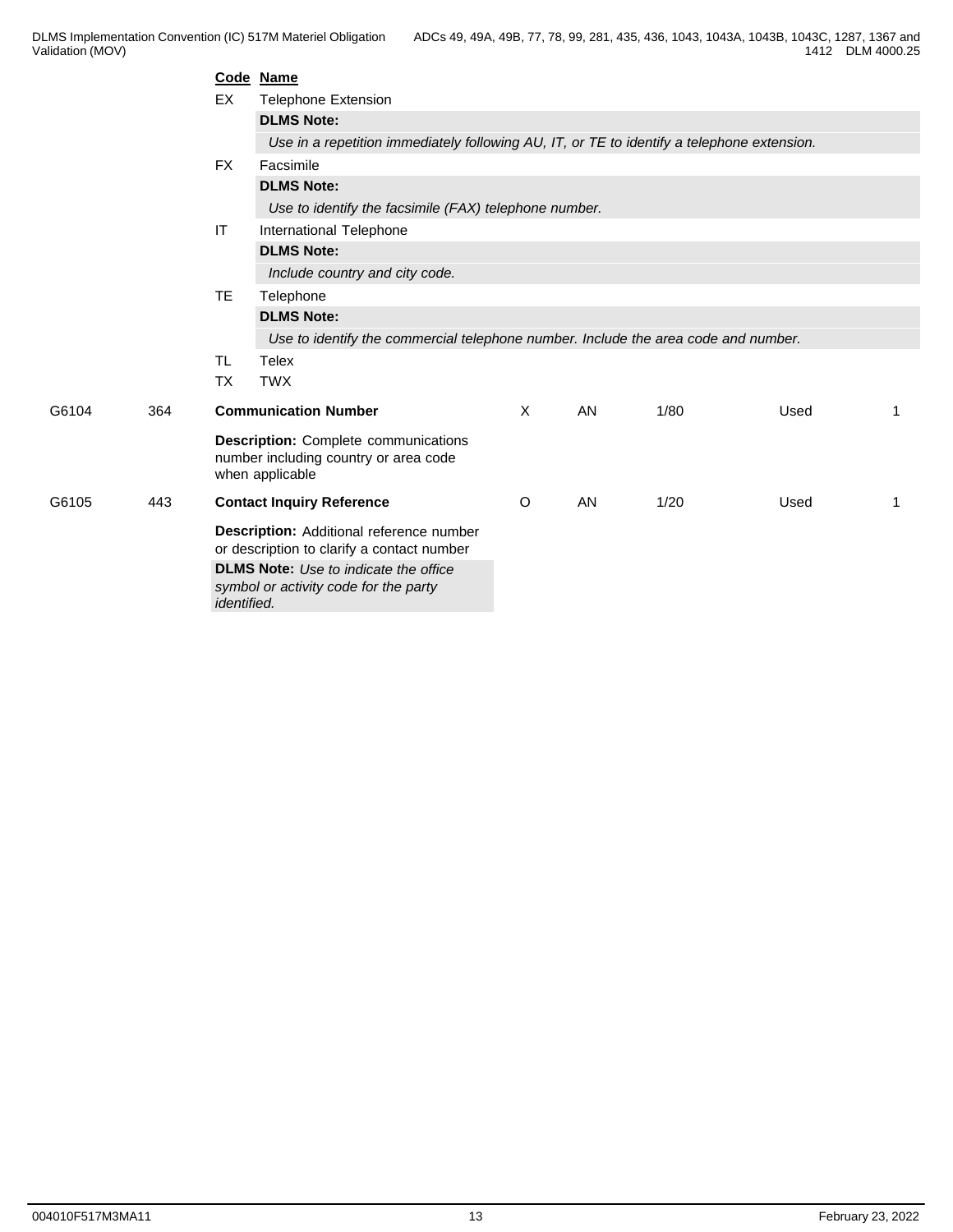| <b>QTY</b> | Quantity |
|------------|----------|
|------------|----------|

| <b>QTY</b><br>a ka<br>$\overline{\phantom{a}}$ | <b>Quantity</b> | <b>Pos: 10</b>           |             |  |  |
|------------------------------------------------|-----------------|--------------------------|-------------|--|--|
|                                                |                 | <b>Detail - Optional</b> |             |  |  |
|                                                |                 | Loop: QTY                | Elements: 3 |  |  |

### **User Option (Usage):** Used

**Purpose:** To specify quantity information

## **Syntax Rules:**

- 1. R0204 At least one of QTY02 or QTY04 is required.
- 2. E0204 Only one of QTY02 or QTY04 may be present.

## **Semantics:**

1. QTY04 is used when the quantity is non-numeric.

## **DLMS Note:**

*Use the 2/QTY/010 loop for MOV request, MOV response, notification of nonresponse, materiel obligation reinstatement request, excessive quantity verification inquiry, and excessive quantity verification response transactions to identify information associated with the validation process.*

| Ref   | $\underline{\mathsf{Id}}$ |          | <b>Element Name</b>                                                                                                                                                                                                                                                                                | <b>Reg</b>   | <b>Type</b> | Min/Max | Usage    | <b>Rep</b>   |
|-------|---------------------------|----------|----------------------------------------------------------------------------------------------------------------------------------------------------------------------------------------------------------------------------------------------------------------------------------------------------|--------------|-------------|---------|----------|--------------|
| QTY01 | 673                       |          | <b>Quantity Qualifier</b>                                                                                                                                                                                                                                                                          | M            | ID          | 2/2     | Must use | $\mathbf{1}$ |
|       |                           | quantity | <b>Description:</b> Code specifying the type of                                                                                                                                                                                                                                                    |              |             |         |          |              |
|       |                           |          | Code Name                                                                                                                                                                                                                                                                                          |              |             |         |          |              |
|       |                           | 38       | <b>Original Quantity</b>                                                                                                                                                                                                                                                                           |              |             |         |          |              |
|       |                           |          | <b>DLMS Note:</b>                                                                                                                                                                                                                                                                                  |              |             |         |          |              |
|       |                           |          | Use for excessive quantity verification inquiry transactions to indicate the quantity requisitioned.                                                                                                                                                                                               |              |             |         |          |              |
|       |                           | 40       | <b>Remaining Quantity</b>                                                                                                                                                                                                                                                                          |              |             |         |          |              |
|       |                           |          | <b>DLMS Note:</b>                                                                                                                                                                                                                                                                                  |              |             |         |          |              |
|       |                           |          | Use for MOV response, MOV reinstatement request, and excessive quantity verification advice<br>transactions to indicate the quantity still required by the validating organization. (Note: The quantity<br>cited for MOV reinstatement request transactions cannot exceed the quantity cancelled.) |              |             |         |          |              |
|       |                           | 63       | On Order Quantity                                                                                                                                                                                                                                                                                  |              |             |         |          |              |
|       |                           |          | <b>DLMS Note:</b>                                                                                                                                                                                                                                                                                  |              |             |         |          |              |
|       |                           |          | Use for MOV requests to indicate the unfilled quantity of items being validated by the source of supply.                                                                                                                                                                                           |              |             |         |          |              |
|       |                           | AA       | <b>Unacknowledged Quantity</b>                                                                                                                                                                                                                                                                     |              |             |         |          |              |
|       |                           |          | <b>DLMS Note:</b>                                                                                                                                                                                                                                                                                  |              |             |         |          |              |
|       |                           |          | Use to indicate quantity that will be supplied from procurement for which an MOV response was not<br>received.                                                                                                                                                                                     |              |             |         |          |              |
| QTY02 | 380                       | Quantity |                                                                                                                                                                                                                                                                                                    | $\mathsf{X}$ | R           | 1/15    | Must use | 1            |
|       |                           |          | <b>Description:</b> Numeric value of quantity                                                                                                                                                                                                                                                      |              |             |         |          |              |
|       |                           |          | <b>DLMS Note:</b> 1. Express as a whole                                                                                                                                                                                                                                                            |              |             |         |          |              |
|       |                           |          | number with no decimals.                                                                                                                                                                                                                                                                           |              |             |         |          |              |
|       |                           |          | 2. A field size exceeding 5 positions (7<br>positions for FSG 13, ammunition) may not<br>be received or understood by the recipient's<br>automated processing system. See<br>introductory DLMS note 3d.                                                                                            |              |             |         |          |              |
| QTY03 | C001                      |          | <b>Composite Unit of Measure</b>                                                                                                                                                                                                                                                                   | $\circ$      | Comp        |         | Used     | 1            |
|       |                           |          | <b>Description:</b> To identify a composite unit of<br>measure(See Figures Appendix for<br>examples of use)                                                                                                                                                                                        |              |             |         |          |              |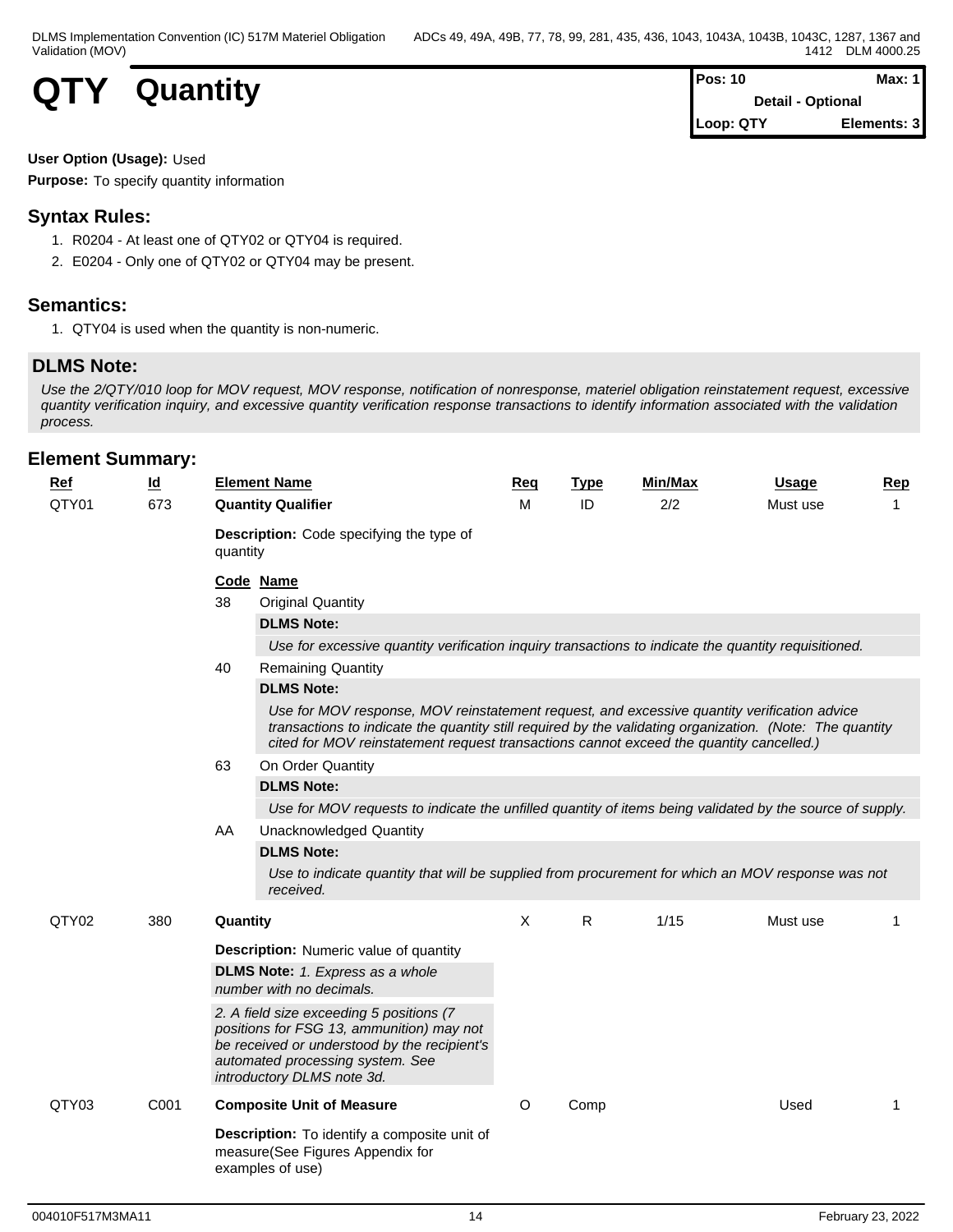| $Ref$    | <u>ld</u> | <b>Element Name</b>                                                                                                                         | <u>Req</u> | <u>Type</u> | <b>Min/Max</b> | <b>Usage</b> | <b>Rep</b> |
|----------|-----------|---------------------------------------------------------------------------------------------------------------------------------------------|------------|-------------|----------------|--------------|------------|
| QTY03-01 | 355       | Unit or Basis for Measurement Code                                                                                                          | M          | ID          | 2/2            | Must use     |            |
|          |           | <b>Description:</b> Code specifying the units in<br>which a value is being expressed, or<br>manner in which a measurement has been<br>taken |            |             |                |              |            |
|          |           | <b>DLMS Note:</b> 1. Use to identify the unit of<br>issue for the materiel validated.                                                       |            |             |                |              |            |
|          |           | 2. DLMS users see the Unit of Issue and                                                                                                     |            |             |                |              |            |

*available codes.* 

*Purchase Unit Conversion Table for*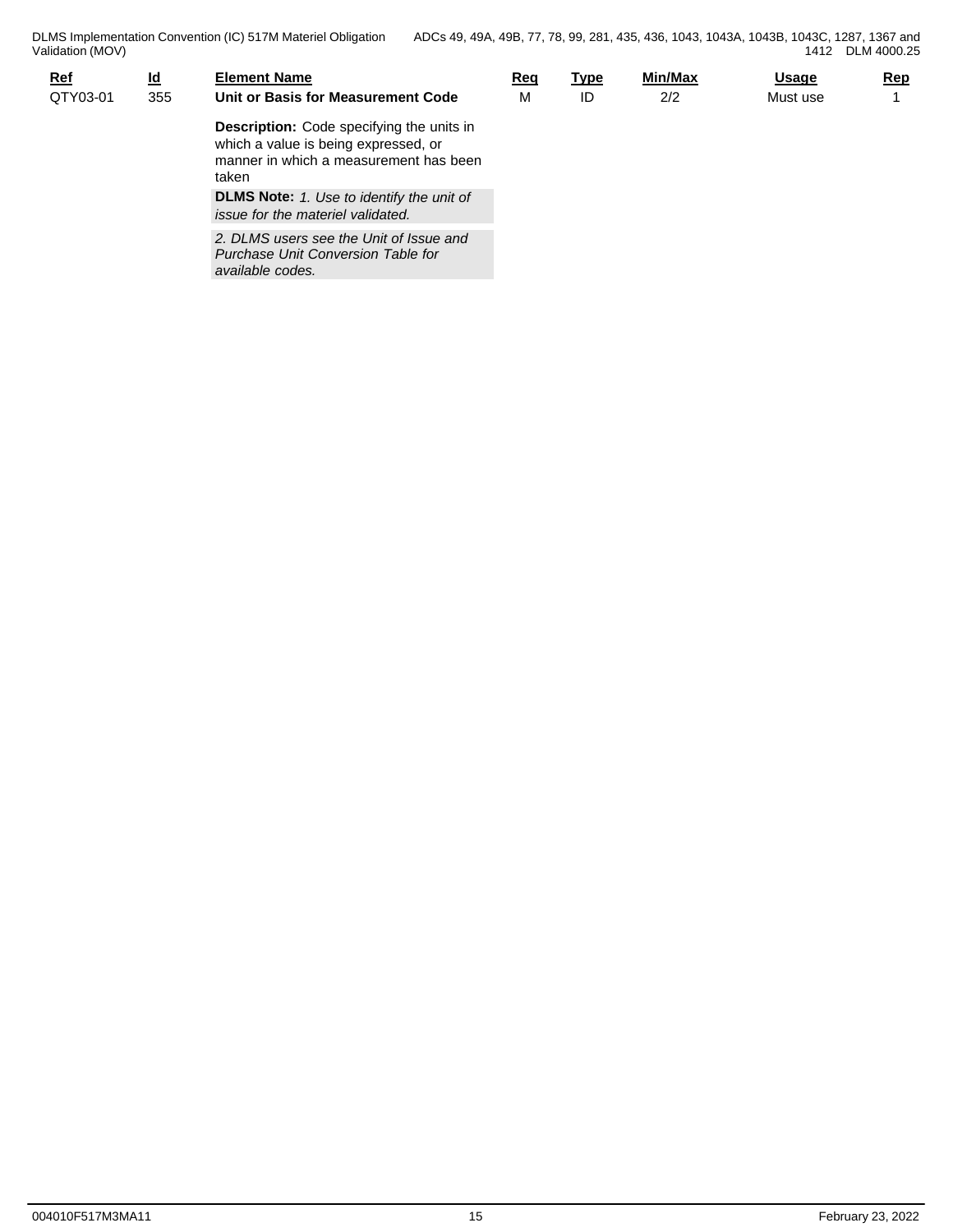DLMS Implementation Convention (IC) 517M Materiel Obligation Validation (MOV)

## **N9** Reference Identification **Pos: 20 Pos: 20 Max: 30**

**Detail - Optional Loop: QTY Elements: 4**

#### **User Option (Usage):** Must use

**Purpose:** To transmit identifying information as specified by the Reference Identification Qualifier

## **Syntax Rules:**

- 1. R0203 At least one of N902 or N903 is required.
- 2. C0605 If N906 is present, then N905 is required.

### **Semantics:**

- 1. N906 reflects the time zone which the time reflects.
- 2. N907 contains data relating to the value cited in N902.

### **DLMS Note:**

*Use multiple repetitions to identify the transaction number and materiel identification associated with the transaction.*

| <b>Ref</b> | $\underline{\mathsf{Id}}$ |           | <b>Element Name</b>                                                                                                                                                      | Req | <b>Type</b> | Min/Max | <b>Usage</b> | Rep |
|------------|---------------------------|-----------|--------------------------------------------------------------------------------------------------------------------------------------------------------------------------|-----|-------------|---------|--------------|-----|
| N901       | 128                       |           | <b>Reference Identification Qualifier</b>                                                                                                                                | M   | ID          | 2/3     | Must use     | -1  |
|            |                           |           | Description: Code qualifying the<br>Reference Identification                                                                                                             |     |             |         |              |     |
|            |                           |           | DLMS Note: 1. Use only one of codes 1I,<br>FQ, MF, NS, S6, WL, XD or ZZ to identify<br>the materiel requisitioned. Must use<br>National Stock Number (NSN) when known.   |     |             |         |              |     |
|            |                           |           | 2. The following codes are authorized.                                                                                                                                   |     |             |         |              |     |
|            |                           |           | Code Name                                                                                                                                                                |     |             |         |              |     |
|            |                           | 11        | Department of Defense Identification Code (DoDIC)                                                                                                                        |     |             |         |              |     |
|            |                           |           | <b>DLMS Note:</b>                                                                                                                                                        |     |             |         |              |     |
|            |                           |           | Use to identify ammunition items.                                                                                                                                        |     |             |         |              |     |
|            |                           | FQ.       | Form Number                                                                                                                                                              |     |             |         |              |     |
|            |                           |           | <b>DLMS Note:</b>                                                                                                                                                        |     |             |         |              |     |
|            |                           |           | Use to identify the form stock number. Enter the form stock number in N903. Refer to ADC 1287.                                                                           |     |             |         |              |     |
|            |                           | MF        | Manufacturers Part Number                                                                                                                                                |     |             |         |              |     |
|            |                           |           | <b>DLMS Note:</b>                                                                                                                                                        |     |             |         |              |     |
|            |                           |           | Use to identify nonstandard materiel. Enter the manufacturer's part number in N903. Refer to ADC<br>1287.                                                                |     |             |         |              |     |
|            |                           | <b>NS</b> | <b>National Stock Number</b>                                                                                                                                             |     |             |         |              |     |
|            |                           | S6        | <b>Stock Number</b>                                                                                                                                                      |     |             |         |              |     |
|            |                           |           | <b>DLMS Note:</b>                                                                                                                                                        |     |             |         |              |     |
|            |                           |           | Use to identify the publication stock number.                                                                                                                            |     |             |         |              |     |
|            |                           | TN        | <b>Transaction Reference Number</b>                                                                                                                                      |     |             |         |              |     |
|            |                           |           | <b>DLMS Note:</b>                                                                                                                                                        |     |             |         |              |     |
|            |                           |           | Must use to identify the transaction number of the original requisition for the item being validated.                                                                    |     |             |         |              |     |
|            |                           | WL.       | Federal Supply Classification Code                                                                                                                                       |     |             |         |              |     |
|            |                           |           | <b>DLMS Note:</b>                                                                                                                                                        |     |             |         |              |     |
|            |                           |           | Use to identify the FSC for nonstandard materiel when a part number is not available and materiel can<br>only be ordered by description (e.g., non-NSN lumber products). |     |             |         |              |     |
|            |                           | XD.       | Subsistence Identification Number                                                                                                                                        |     |             |         |              |     |
|            |                           |           | <b>DLMS Note:</b>                                                                                                                                                        |     |             |         |              |     |
|            |                           |           | Use to identify subsistence items.                                                                                                                                       |     |             |         |              |     |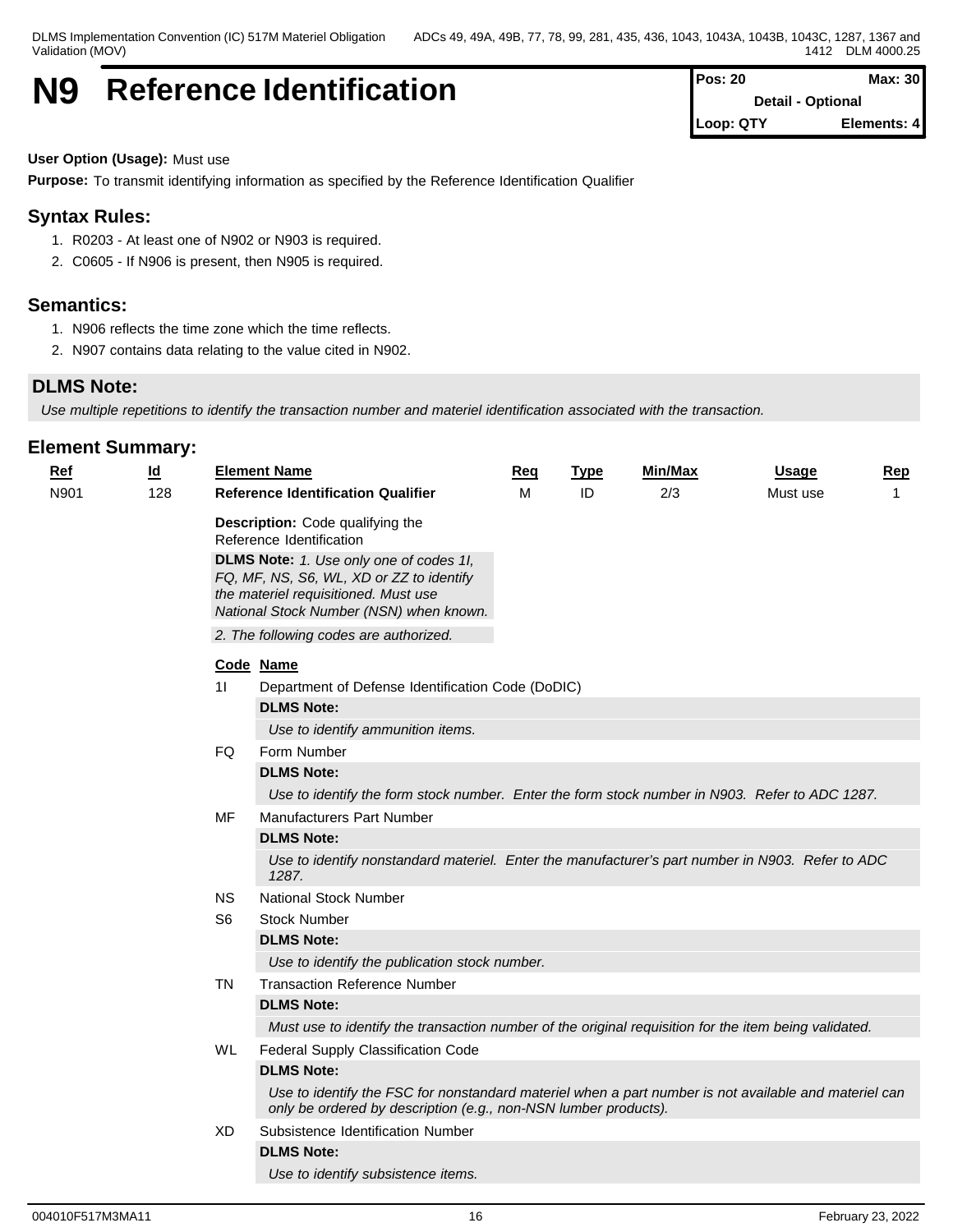|         |      | ZZ                   | Code Name<br><b>Mutually Defined</b><br><b>DLMS Note:</b><br>Use to identify nonstandard materiel when all other authorized codes do not apply (Includes<br>management control numbers and locally assigned control numbers). May be used for legacy<br>MILSTRIP-to-DLMS conversion when the translator cannot determine a more appropriate code. |              |      |      |          |             |
|---------|------|----------------------|---------------------------------------------------------------------------------------------------------------------------------------------------------------------------------------------------------------------------------------------------------------------------------------------------------------------------------------------------|--------------|------|------|----------|-------------|
| N902    | 127  |                      | <b>Reference Identification</b>                                                                                                                                                                                                                                                                                                                   | $\times$     | AN   | 1/30 | Used     | 1           |
|         |      | Qualifier            | Description: Reference information as<br>defined for a particular Transaction Set or<br>as specified by the Reference Identification                                                                                                                                                                                                              |              |      |      |          |             |
| N903    | 369  |                      | <b>Free-form Description</b>                                                                                                                                                                                                                                                                                                                      | Χ            | AN   | 1/45 | Used     | 1           |
|         |      |                      | <b>Description:</b> Free-form descriptive text<br><b>DLMS Note:</b> Use with N901 codes FQ and<br>MF. Refer to ADC 1287.                                                                                                                                                                                                                          |              |      |      |          |             |
| N907    | C040 |                      | <b>Reference Identifier</b>                                                                                                                                                                                                                                                                                                                       | O            | Comp |      | Used     | $\mathbf 1$ |
|         |      | Qualifier<br>Syntax: | <b>Description:</b> To identify one or more<br>reference numbers or identification<br>numbers as specified by the Reference<br>1. P0304 - If either C04003 or C04004 is<br>present, then the other is required.<br>2. P0506 - If either C04005 or C04006 is<br>present, then the other is required.                                               |              |      |      |          |             |
| N907-01 | 128  |                      | <b>Reference Identification Qualifier</b>                                                                                                                                                                                                                                                                                                         | м            | ID   | 2/3  | Must use | 1           |
|         |      |                      | <b>Description:</b> Code qualifying the<br>Reference Identification<br>DLMS Note: Use with N101 code WL to<br>identify the materiel name or description.<br>Code Name                                                                                                                                                                             |              |      |      |          |             |
|         |      | PG                   | <b>Product Group</b>                                                                                                                                                                                                                                                                                                                              |              |      |      |          |             |
|         |      |                      | <b>DLMS Note:</b><br>1. Use to identify materiel name or description<br>2. Use with N901 code WL to identify the materiel name or description.                                                                                                                                                                                                    |              |      |      |          |             |
|         |      | W7                   | Commercial and Government Entity (CAGE) Code<br><b>DLMS Note:</b><br>Use with N901 code MF to uniquely identify a manufacturer's part number.                                                                                                                                                                                                     |              |      |      |          |             |
|         |      | W8                   | Suffix<br><b>DLMS Note:</b><br>Use with N901 code TN to identify the transaction number suffix.                                                                                                                                                                                                                                                   |              |      |      |          |             |
| N907-02 | 127  |                      | <b>Reference Identification</b>                                                                                                                                                                                                                                                                                                                   | $\mathsf{X}$ | AN   | 1/30 | Must use |             |
|         |      | Qualifier            | Description: Reference information as<br>defined for a particular Transaction Set or<br>as specified by the Reference Identification                                                                                                                                                                                                              |              |      |      |          |             |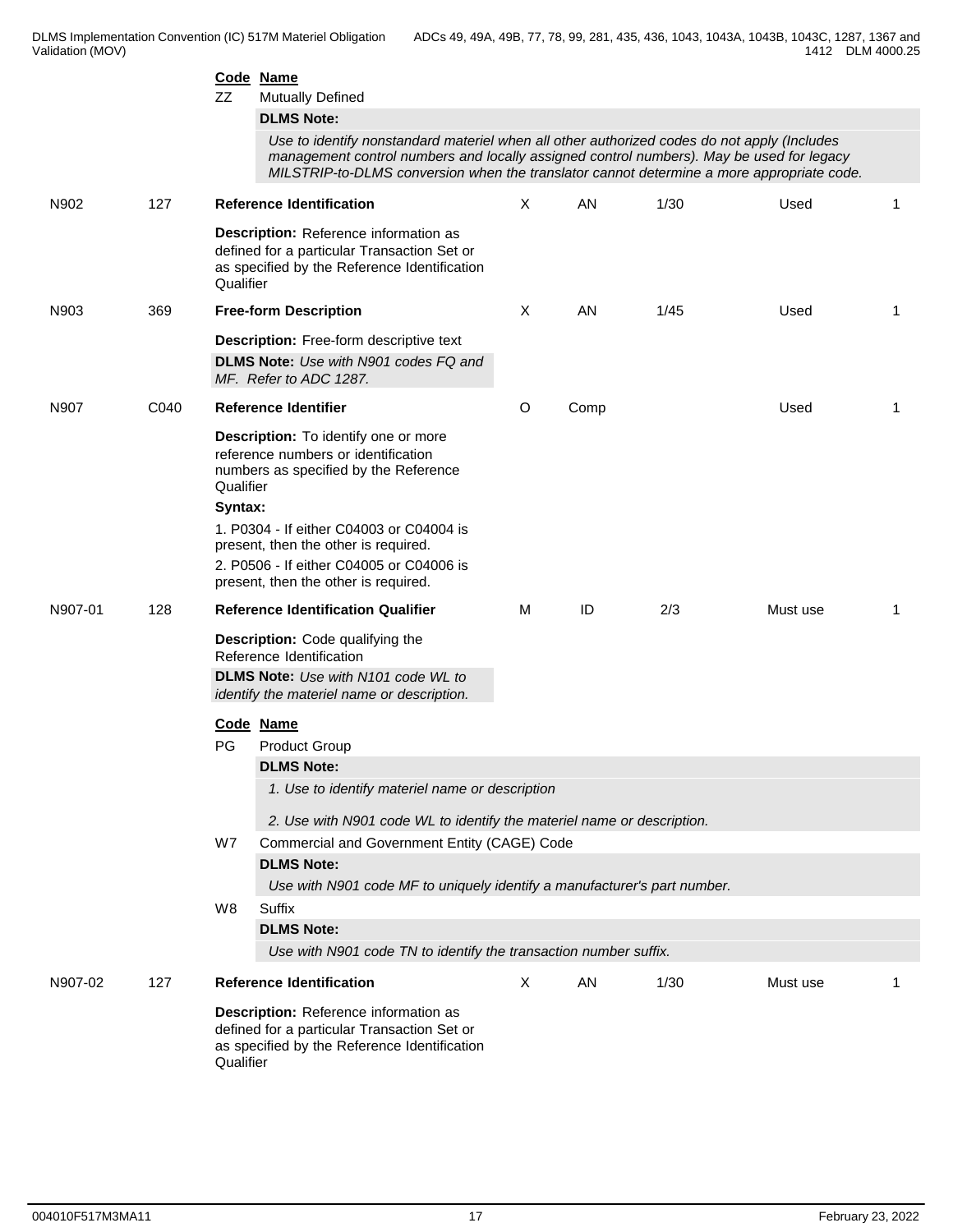| DLMS Implementation Convention (IC) 517M Materiel Obligation | ADCs 49, 49A, 49B, 77, 78, 99, 281, 435, 436, 1043, 1043A, 1043B, 1043C, 1287, 1<br>$1367$ and |
|--------------------------------------------------------------|------------------------------------------------------------------------------------------------|
| Validation (MOV)                                             | DLM 4000.25<br>1412                                                                            |

| G62 | Date/Time |
|-----|-----------|
|-----|-----------|

**G62 Date/Time Pos: 40 Date/Time Pos: 40 Detail - Optional Detail - Optional Loop: QTY Elements: 2**

## **User Option (Usage):** Used

**Purpose:** To specify pertinent dates and times

## **Syntax Rules:**

- 1. R0103 At least one of G6201 or G6203 is required.
- 2. P0102 If either G6201 or G6202 is present, then the other is required.
- 3. P0304 If either G6203 or G6204 is present, then the other is required.

| <b>Ref</b> | $\overline{\mathsf{q}}$ | <b>Element Name</b>                                                                                      | <u>Req</u> | <u>Type</u> | Min/Max | Usage    | Rep |  |  |
|------------|-------------------------|----------------------------------------------------------------------------------------------------------|------------|-------------|---------|----------|-----|--|--|
| G6201      | 432                     | <b>Date Qualifier</b>                                                                                    | Х          | ID          | 2/2     | Must use |     |  |  |
|            |                         | Description: Code specifying type of date                                                                |            |             |         |          |     |  |  |
|            |                         | Code Name                                                                                                |            |             |         |          |     |  |  |
|            |                         | <b>Estimated Delivery Date</b><br>17                                                                     |            |             |         |          |     |  |  |
|            |                         | <b>DLMS Note:</b>                                                                                        |            |             |         |          |     |  |  |
|            |                         | Use for MOV and excessive quantity verification inquiries to identify the estimated shipping date (ESD). |            |             |         |          |     |  |  |
| G6202      | 373                     | <b>Date</b>                                                                                              | X          | DT          | 8/8     | Must use |     |  |  |
|            |                         | <b>Description:</b> Date expressed as<br><b>CCYYMMDD</b>                                                 |            |             |         |          |     |  |  |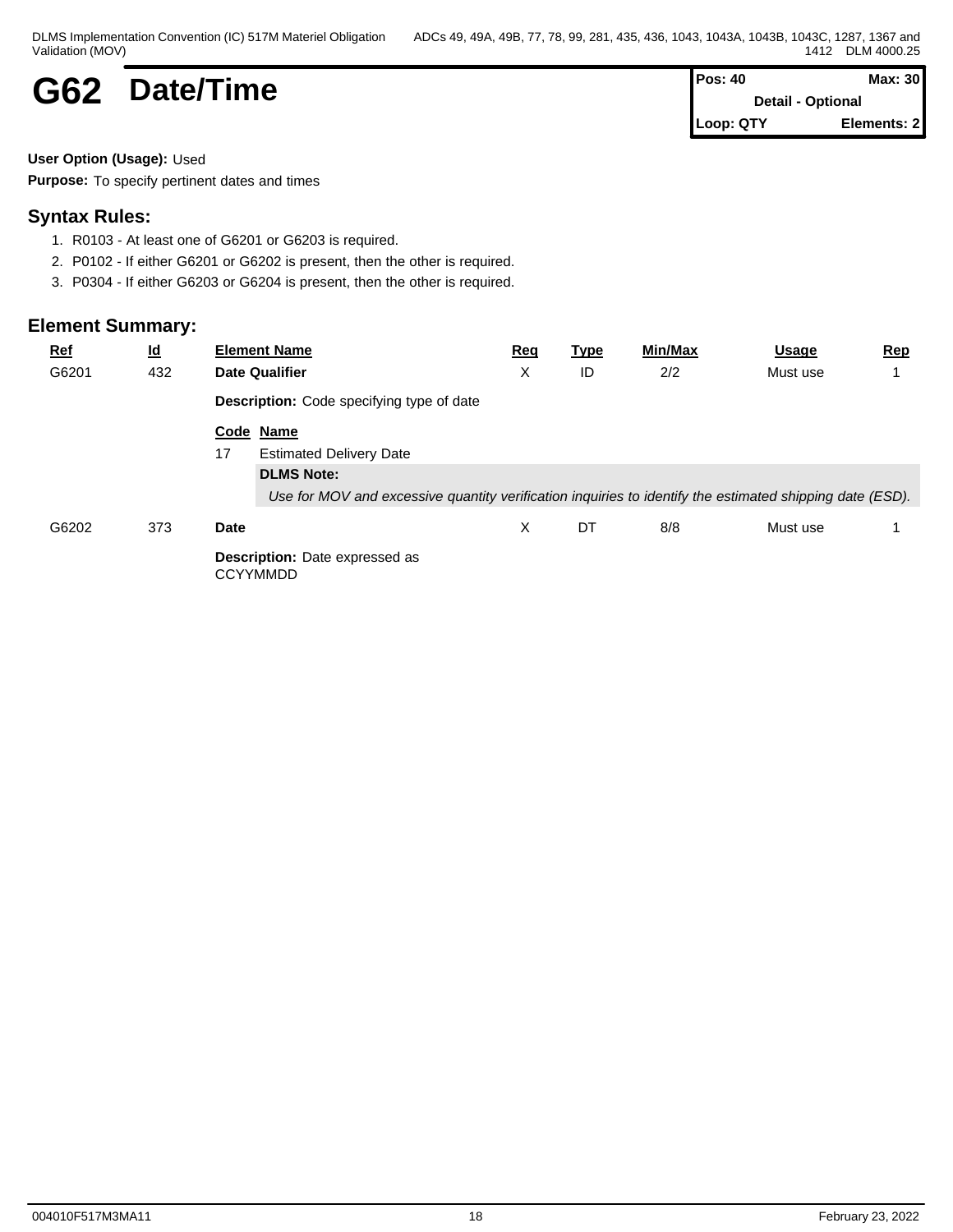## **LM** Code Source Information **Pos: 70** Max: 1

**Detail - Optional Loop: LM Elements: 1**

**User Option (Usage):** Used

**Purpose:** To transmit standard code list identification information

## **Comments:**

1. LM02 identifies the applicable industry code list source information.

## **DLMS Note:**

*Must use this 2/LM/070 loop to identify coded information maintained in department or agency documentation.*

## **Element Summary:**

| <u>Ref</u> | <u>ld</u> | <b>Element Name</b>                                                          | Req | <u>Type</u> | Min/Max | <u>Usage</u> | <u>Rep</u> |
|------------|-----------|------------------------------------------------------------------------------|-----|-------------|---------|--------------|------------|
| LMO1       | 559       | <b>Agency Qualifier Code</b>                                                 |     | ID          | 2/2     | Must use     |            |
|            |           | <b>Description:</b> Code identifying the agency<br>assigning the code values |     |             |         |              |            |

## **Code Name**

DF Department of Defense (DoD)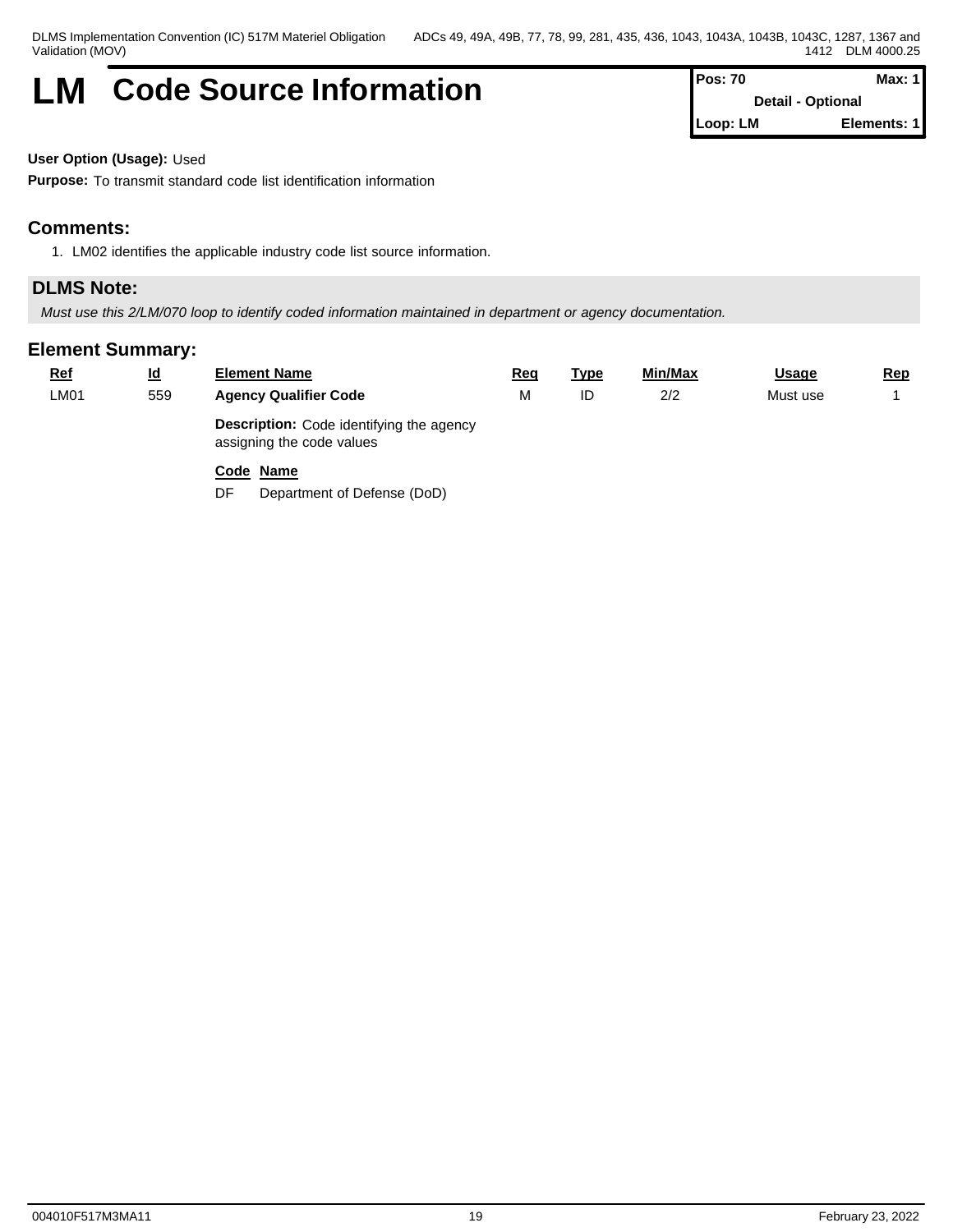

| Pos: 80  | Max: 100                  |
|----------|---------------------------|
|          | <b>Detail - Mandatory</b> |
| Loop: LM | Elements: 2               |

#### **User Option (Usage):** Must use

**Purpose:** Code to transmit standard industry codes

## **Syntax Rules:**

1. C0102 - If LQ01 is present, then LQ02 is required.

## **DLMS Note:**

*Use to identify codes, as appropriate, consistent with management information requirements.*

| $Ref$ | $\underline{\mathsf{Id}}$ |    | <b>Element Name</b>                                                                                                                                                                                                                                                                                    | <u>Req</u> | <b>Type</b> | <b>Min/Max</b> | <b>Usage</b> | Rep |  |  |  |
|-------|---------------------------|----|--------------------------------------------------------------------------------------------------------------------------------------------------------------------------------------------------------------------------------------------------------------------------------------------------------|------------|-------------|----------------|--------------|-----|--|--|--|
| LQ01  | 1270                      |    | <b>Code List Qualifier Code</b>                                                                                                                                                                                                                                                                        | O          | ID          | 1/3            | Must use     |     |  |  |  |
|       |                           |    | <b>Description:</b> Code identifying a specific<br>industry code list                                                                                                                                                                                                                                  |            |             |                |              |     |  |  |  |
|       |                           |    | <b>DLMS Note:</b> The following codes are<br>authorized.                                                                                                                                                                                                                                               |            |             |                |              |     |  |  |  |
|       |                           |    | Code Name                                                                                                                                                                                                                                                                                              |            |             |                |              |     |  |  |  |
|       |                           | 0  | Document Identification Code                                                                                                                                                                                                                                                                           |            |             |                |              |     |  |  |  |
|       |                           |    | <b>DLMS Note:</b>                                                                                                                                                                                                                                                                                      |            |             |                |              |     |  |  |  |
|       |                           |    | 1. The MILSTRIP DIC is retained in the DLMS to facilitate transaction conversion in a mixed legacy<br>MILSTRIP/DLMS environment. Continued support of the DIC in a full DLMS environment will be<br>assessed at a future date.                                                                         |            |             |                |              |     |  |  |  |
|       |                           |    | 2. Future streamlined data; see introductory DLMS note 3c.                                                                                                                                                                                                                                             |            |             |                |              |     |  |  |  |
|       |                           | 78 | Project Code                                                                                                                                                                                                                                                                                           |            |             |                |              |     |  |  |  |
|       |                           |    | <b>DLMS Note:</b>                                                                                                                                                                                                                                                                                      |            |             |                |              |     |  |  |  |
|       |                           |    | 1. Use to identify special programs, exercises, projects, operations, and other purposes.                                                                                                                                                                                                              |            |             |                |              |     |  |  |  |
|       |                           |    | 2. For DoD SLOA/Accounting Classification compliance the Project Code may be repeated as a Project<br>Identifier (FA201 Qualifier 90). Refer to ADC 1043.                                                                                                                                              |            |             |                |              |     |  |  |  |
|       |                           | 79 | <b>Priority Designator Code</b>                                                                                                                                                                                                                                                                        |            |             |                |              |     |  |  |  |
|       |                           | 80 | <b>Advice Code</b>                                                                                                                                                                                                                                                                                     |            |             |                |              |     |  |  |  |
|       |                           | 81 | <b>Status Code</b>                                                                                                                                                                                                                                                                                     |            |             |                |              |     |  |  |  |
|       |                           |    | <b>DLMS Note:</b>                                                                                                                                                                                                                                                                                      |            |             |                |              |     |  |  |  |
|       |                           |    | Use for MOV requests to identify the current supply status of the transaction.                                                                                                                                                                                                                         |            |             |                |              |     |  |  |  |
|       |                           | A9 | Supplemental Data                                                                                                                                                                                                                                                                                      |            |             |                |              |     |  |  |  |
|       |                           |    | <b>DLMS Note:</b>                                                                                                                                                                                                                                                                                      |            |             |                |              |     |  |  |  |
|       |                           |    | 1. Use to identify supplemental address/data.                                                                                                                                                                                                                                                          |            |             |                |              |     |  |  |  |
|       |                           |    | 2. During the legacy MILSTRIP/DLMS transition, this field will be used to perpetuate/populate the<br>MILSTRIP Supplemented Address (SUPAAD) field. During this time, field size is restricted to 6<br>positions; see introductory DLMS note 3d.                                                        |            |             |                |              |     |  |  |  |
|       |                           |    | 3. Expanded use of this field for supplemental data<br>with out size restriction is a DLMS enhancement; see introductory DLMS note 3a.                                                                                                                                                                 |            |             |                |              |     |  |  |  |
|       |                           |    | 4. Under full DLMS, the requirement to pass activity address information within the supplement data<br>field will be streamlined. Activity address data previously contained in the SUPAAD will be reflected<br>exclusively in the N1 segment. Future streamlined data; see introductory DLMS note 3c. |            |             |                |              |     |  |  |  |
|       |                           | AK | <b>Distribution Code</b>                                                                                                                                                                                                                                                                               |            |             |                |              |     |  |  |  |
|       |                           |    | <b>DLMS Note:</b>                                                                                                                                                                                                                                                                                      |            |             |                |              |     |  |  |  |
|       |                           |    | Future streamlined data; see introductory DLMS note 3c.                                                                                                                                                                                                                                                |            |             |                |              |     |  |  |  |
|       |                           | DE | Signal Code                                                                                                                                                                                                                                                                                            |            |             |                |              |     |  |  |  |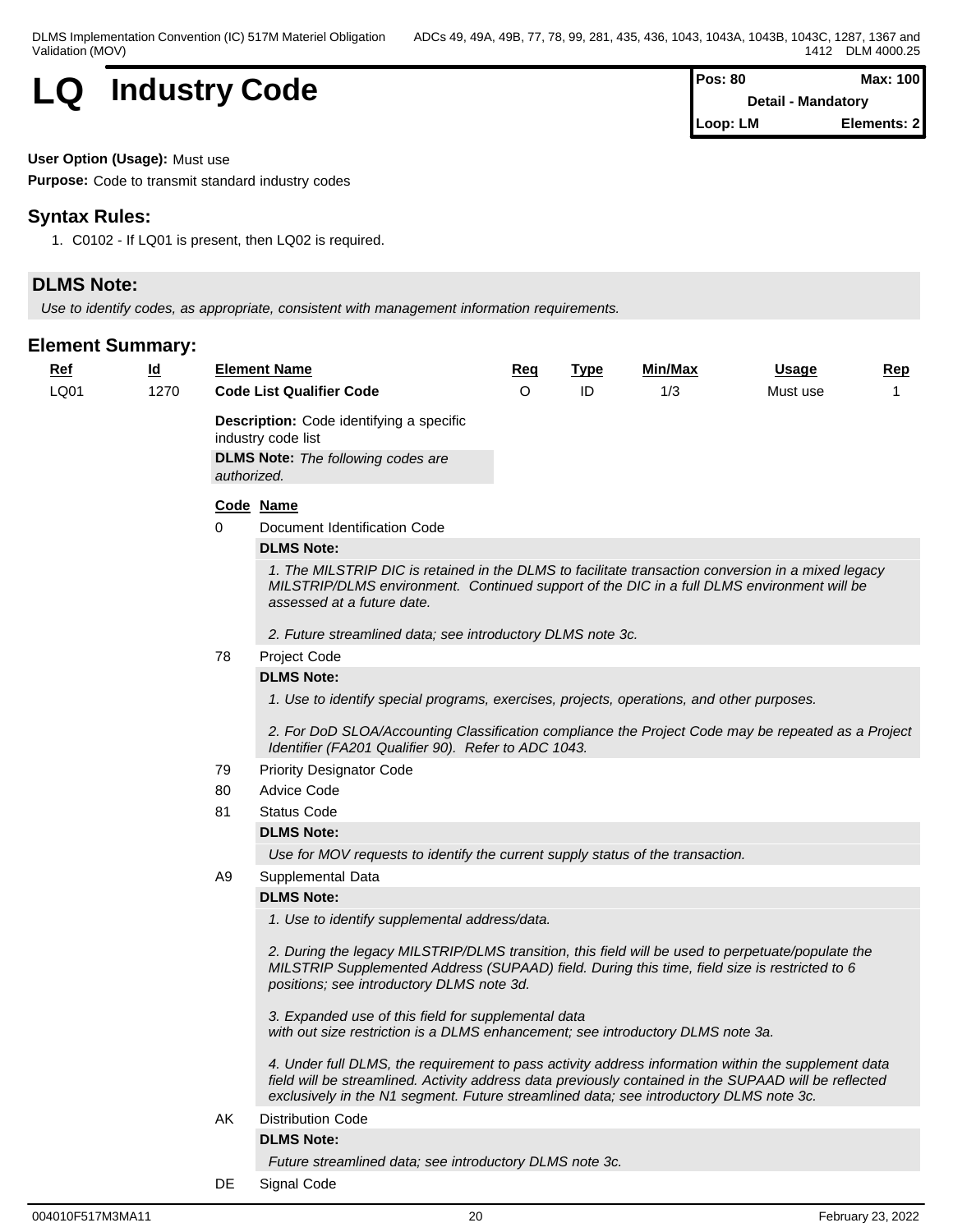#### **Code Name**

#### **DLMS Note:**

*Future streamlined data; see introductory DLMS note 3c.*

#### DF Media and Status Code

#### **DLMS Note:**

*Future streamlined data; see introductory DLMS note 3c.*

GQ Group Qualifier Code

#### **DLMS Note:**

*Use to identify the Materiel Management Aggregation Code (MMAC) for NSNs to be managed by a specific manager (i.e., system, program, aggregation, selected FSC, technology group). This is an Air Force unique data element, meaningful to the Air Force only. Non-Air Force Components perpetuate without action. The code source is identified as the Air Force Manual (AFMAN) 23-110, Volume 1.*

*A data maintenance action was approved in version 5010. The approved code/name is "MAC – Material Management Aggregation Code".*

COG Cognizance Symbol

#### **DLMS Note:**

*1. Use to identify the material cognizance symbol (COG) of the end item. Indicate NSL for non-stock numbered listed items. This is a Navy-unique data element meaningful to Navy only; Non-Navy Components are to perpetuate without action.*

*2. DLMS enhancement.*

IMC Item Management Code

#### **DLMS Note:**

*1. Use to identify the Item Management Code (IMC) for integrated material management. This is a Navy-unique data element meaningful to Navy only; Non-Navy Components are to perpetuate without action.*

*2. DLMS enhancement.*

#### MCC Material Control Code

#### **DLMS Note:**

*1. Use to identify the Material Control Code (MCC) for special inventory reporting. This is a Navy-unique data element meaningful to Navy only; Non-Navy Components are to perpetuate without action.*

*2. DLMS enhancement.*

#### SMI Special Material Identification Code

#### **DLMS Note:**

*1. Use to identify the Special Material Identification Code (SMIC) for an end item. This is a Navy-unique data element meaningful to Navy only; Non-Navy Components are to perpetuate without action.*

*2. DLMS enhancement.*

LQ02 1271 **Industry Code**

X AN 1/30 Must use 1

**Description:** Code indicating a code from a specific industry code list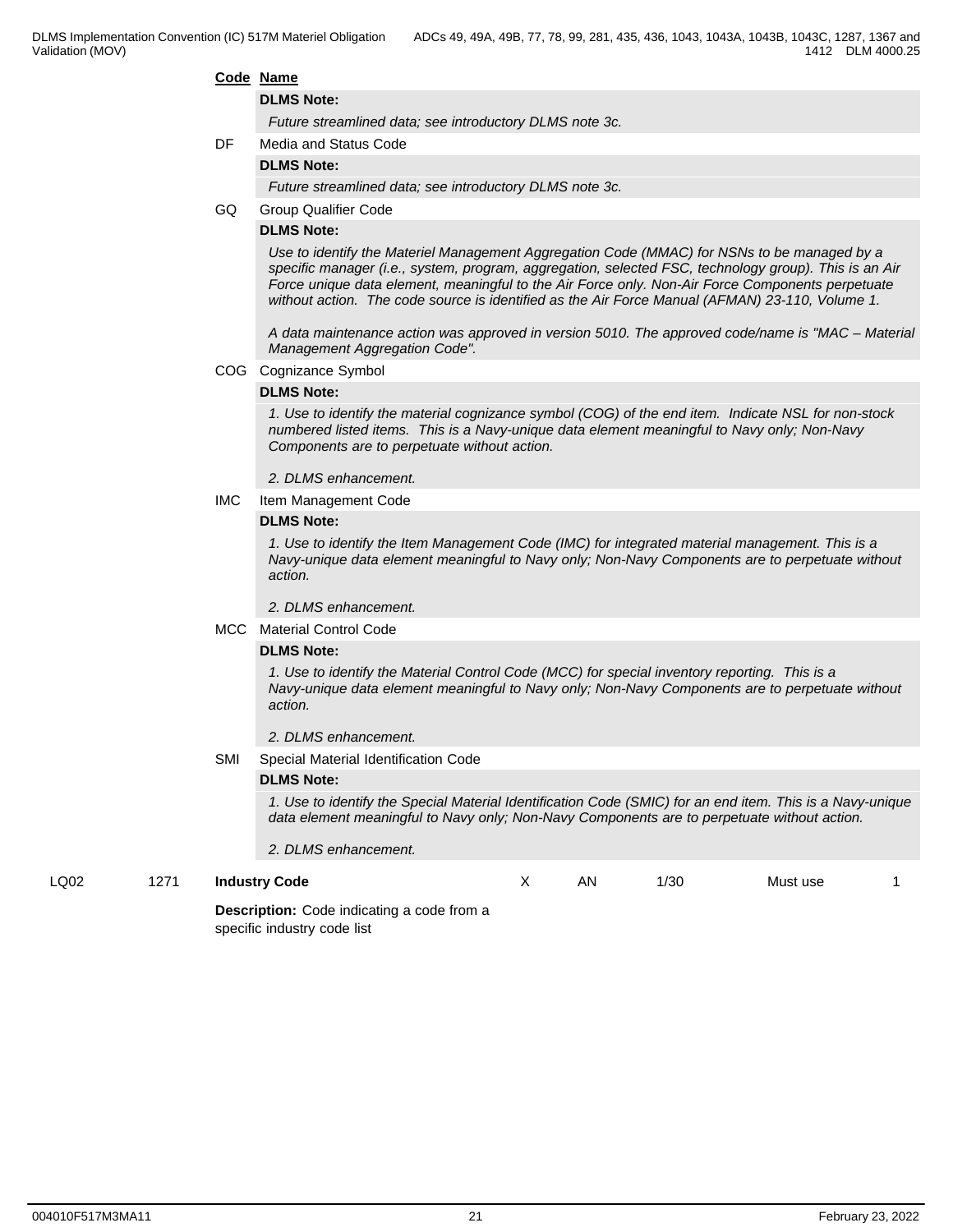DLMS Implementation Convention (IC) 517M Materiel Obligation Validation (MOV)

# **FA1** Type of Financial Accounting Data

| Pos: 135  | Max: $11$                |
|-----------|--------------------------|
|           | <b>Detail - Optional</b> |
| Loop: FA1 | Elements: 2              |

### **User Option (Usage):** Used

**Purpose:** To specify the organization controlling the content of the accounting citation, and the purpose associated with the accounting citation

## **Semantics:**

- 1. FA101 Identifies the organization controlling the assignment of financial accounting information.
- 2. FA102 Identifies the purpose of the accounting allowance or charge information.

| $Ref$ | $\overline{\mathsf{q}}$ |           | <b>Element Name</b>                                                                                                             | Req     | <b>Type</b> | Min/Max | <b>Usage</b> | <b>Rep</b> |
|-------|-------------------------|-----------|---------------------------------------------------------------------------------------------------------------------------------|---------|-------------|---------|--------------|------------|
| FA101 | 559                     |           | <b>Agency Qualifier Code</b>                                                                                                    | м       | ID          | 2/2     | Must use     | -1         |
|       |                         |           | <b>Description:</b> Code identifying the agency                                                                                 |         |             |         |              |            |
|       |                         |           | assigning the code values                                                                                                       |         |             |         |              |            |
|       |                         |           | <b>DLMS Note:</b> This data element is required<br>for X12 syntax. Select the code that                                         |         |             |         |              |            |
|       |                         |           | corresponds to the organization that is                                                                                         |         |             |         |              |            |
|       |                         |           | responsible for the assignment of the                                                                                           |         |             |         |              |            |
|       |                         |           | DoDAAC used to construct the controlling<br>document number for the transaction.                                                |         |             |         |              |            |
|       |                         |           |                                                                                                                                 |         |             |         |              |            |
|       |                         | Code Name |                                                                                                                                 |         |             |         |              |            |
|       |                         | DF        | Department of Defense (DoD)<br><b>DLMS Note:</b>                                                                                |         |             |         |              |            |
|       |                         |           |                                                                                                                                 |         |             |         |              |            |
|       |                         |           | Use to indicate that the Component is a Department of Defense agency, including Defense Logistics<br>Agency. Refer to ADC 1043. |         |             |         |              |            |
|       |                         | DN        | Department of the Navy                                                                                                          |         |             |         |              |            |
|       |                         |           | <b>DLMS Note:</b>                                                                                                               |         |             |         |              |            |
|       |                         |           | Includes the United States Marine Corps.                                                                                        |         |             |         |              |            |
|       |                         | DY        | Department of Air Force                                                                                                         |         |             |         |              |            |
|       |                         | DZ        | Department of Army                                                                                                              |         |             |         |              |            |
|       |                         | FG        | <b>Federal Government</b>                                                                                                       |         |             |         |              |            |
| FA102 | 1300                    |           | Service, Promotion, Allowance, or<br><b>Charge Code</b>                                                                         | $\circ$ | ID          | 4/4     | Must use     | -1         |
|       |                         |           | <b>Description:</b> Code identifying the service,<br>promotion, allowance, or charge                                            |         |             |         |              |            |
|       |                         |           | Code Name                                                                                                                       |         |             |         |              |            |
|       |                         |           | A170 Adjustments                                                                                                                |         |             |         |              |            |
|       |                         |           | <b>DLMS Note:</b>                                                                                                               |         |             |         |              |            |
|       |                         |           | Use only for adjustments not specified by any other code.                                                                       |         |             |         |              |            |
|       |                         | A520      | <b>Base Charge</b>                                                                                                              |         |             |         |              |            |
|       |                         |           | <b>DLMS Note:</b>                                                                                                               |         |             |         |              |            |
|       |                         |           | Use for materiel charges only.                                                                                                  |         |             |         |              |            |
|       |                         |           | C930 Export Shipping Charge                                                                                                     |         |             |         |              |            |
|       |                         |           | D340 Goods and Services Charge                                                                                                  |         |             |         |              |            |
|       |                         |           | <b>DLMS Note:</b>                                                                                                               |         |             |         |              |            |
|       |                         |           | Use for both materiel and related services.                                                                                     |         |             |         |              |            |
|       |                         |           | F060 Other Accessorial Service Charge                                                                                           |         |             |         |              |            |
|       |                         |           | F560 Premium Transportation                                                                                                     |         |             |         |              |            |
|       |                         | 1260      | <b>Transportation Direct Billing</b>                                                                                            |         |             |         |              |            |
|       |                         |           | <b>DLMS Note:</b>                                                                                                               |         |             |         |              |            |
|       |                         |           | Use for non-premium transportation.                                                                                             |         |             |         |              |            |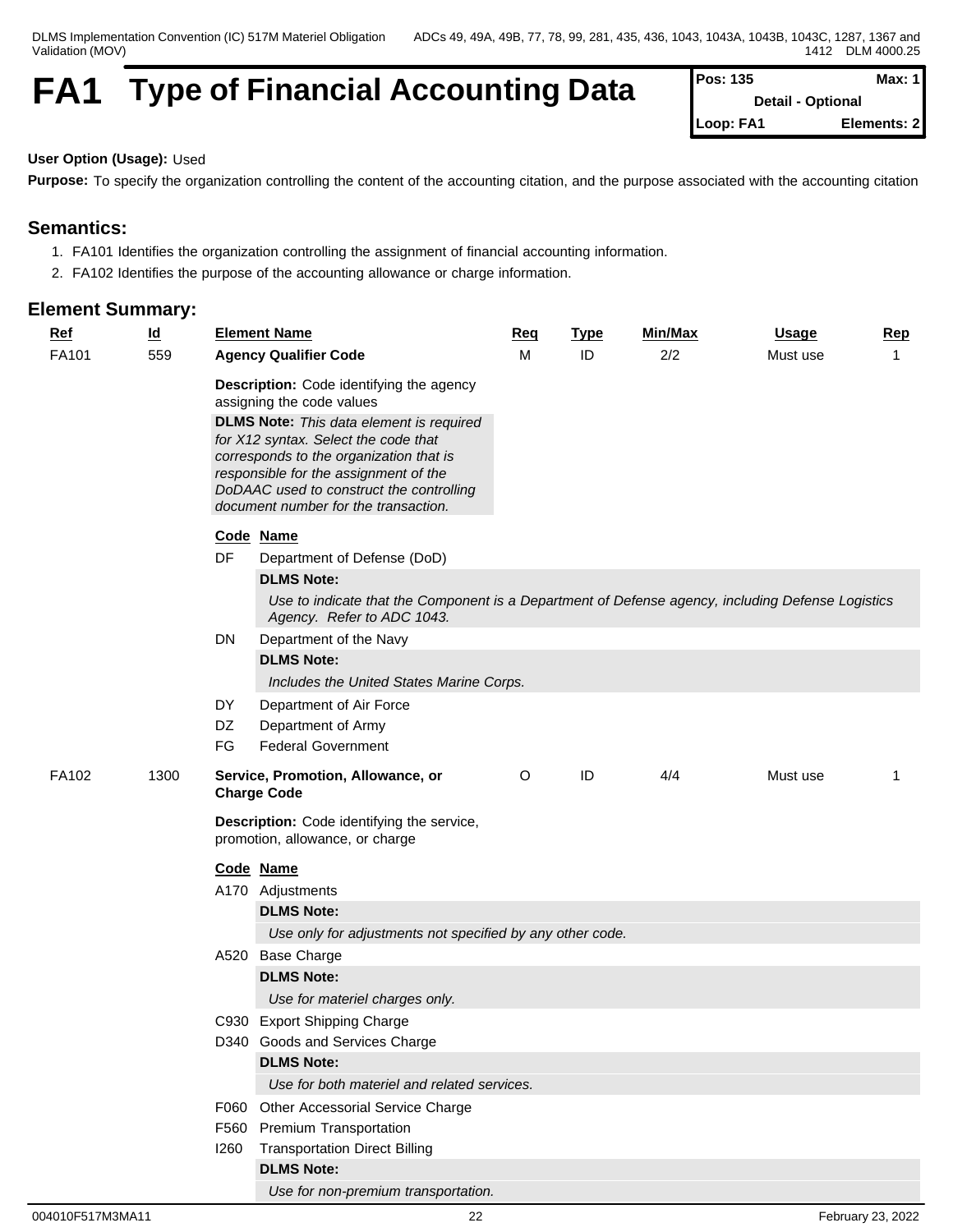## **Code Name**

R060 Packing, Crating, and Handling Charge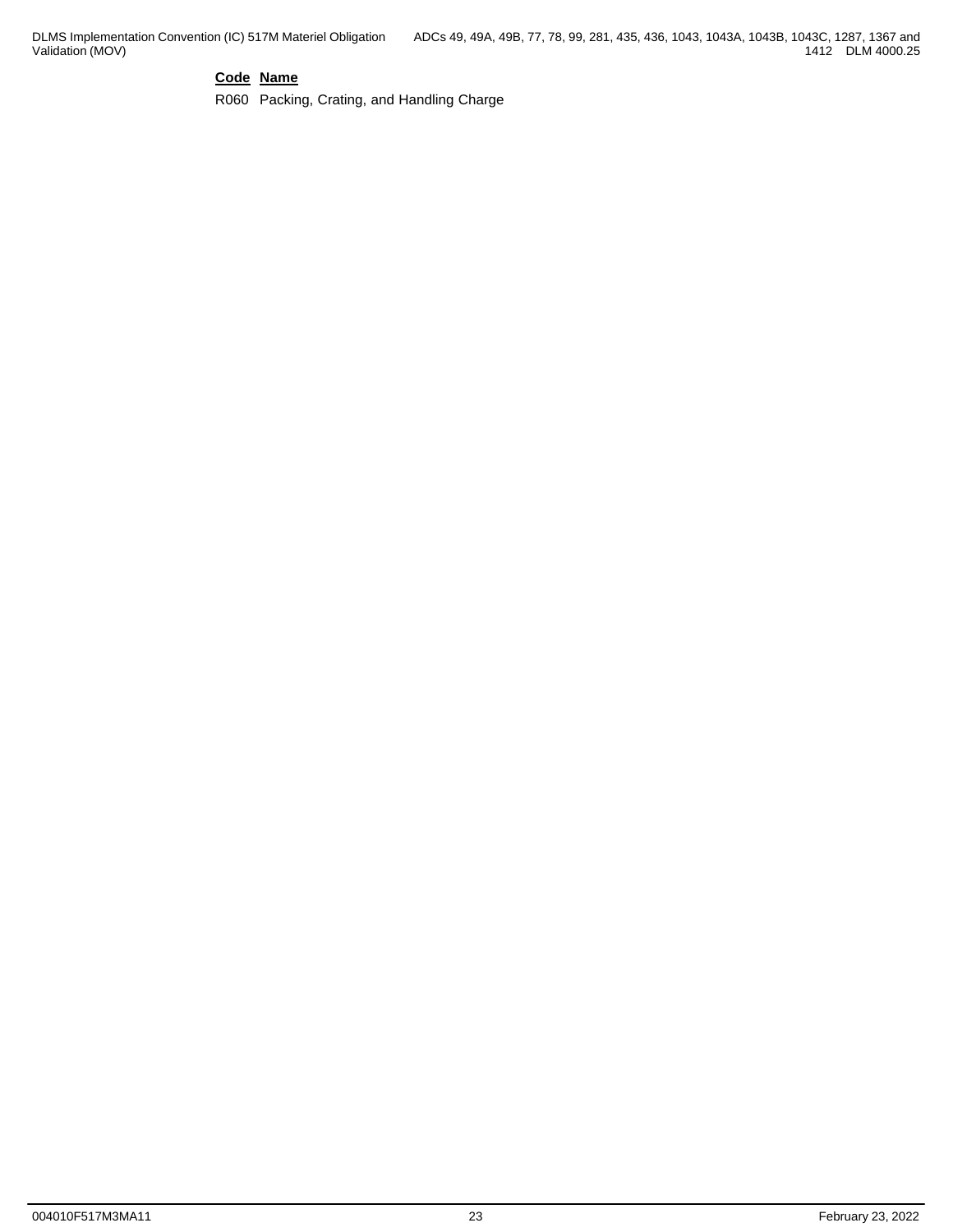## **FA2** Accounting Data

| lPos: 136 | Max: > 11                 |
|-----------|---------------------------|
|           | <b>Detail - Mandatory</b> |
| Loop: FA1 | Elements: 2               |

**User Option (Usage):** Must use

**Purpose:** To specify the detailed accounting data

## **DLMS Note:**

*1. Use this 2/FA2/136 segment to identify the various components of the line of accounting.*

*2. Use this segment to comply with the DoD SLOA/Accounting Classification. Cost object elements Project Identifier, Funding Center Identifier, Functional Area, Cost Element Code, Cost Center Identifier, Activity Identifier, and Work Order Number are used as appropriate for the system. This information is applicable to requisition re-instatement only.*

| <u>Ref</u> | $\underline{\mathsf{Id}}$ |                | <b>Element Name</b>                                                                                 | Req | <b>Type</b> | Min/Max | <u>Usage</u> | <b>Rep</b> |  |  |  |  |
|------------|---------------------------|----------------|-----------------------------------------------------------------------------------------------------|-----|-------------|---------|--------------|------------|--|--|--|--|
| FA201      | 1196                      |                | <b>Breakdown Structure Detail Code</b>                                                              | М   | ID          | 2/2     | Must use     |            |  |  |  |  |
|            |                           | tree           | <b>Description:</b> Codes identifying details<br>relating to a reporting breakdown structure        |     |             |         |              |            |  |  |  |  |
|            |                           |                | Code Name                                                                                           |     |             |         |              |            |  |  |  |  |
|            |                           | 89             | Budget Line Item Identification                                                                     |     |             |         |              |            |  |  |  |  |
|            |                           |                | <b>DLMS Note:</b>                                                                                   |     |             |         |              |            |  |  |  |  |
|            |                           |                | 1. For DoD SLOA/Accounting Classification use to identify "Budget Line Item".                       |     |             |         |              |            |  |  |  |  |
|            |                           |                | 2. Qualifier 89 is a migration code approved for use in X12 version 4020. Refer to ADC 1043.        |     |             |         |              |            |  |  |  |  |
|            |                           |                | 3. Authorized DLMS enhancement; see introductory DLMS note 3f.                                      |     |             |         |              |            |  |  |  |  |
|            |                           | 90             | Project/Task                                                                                        |     |             |         |              |            |  |  |  |  |
|            |                           |                | <b>DLMS Note:</b>                                                                                   |     |             |         |              |            |  |  |  |  |
|            |                           |                | 1. For DoD SLOA/Accounting Classification use to identify "Project Identifier". Refer to ADC 1043.  |     |             |         |              |            |  |  |  |  |
|            |                           |                | 2. Qualifier 90 is a migration code approved for use in X12 version 4020.                           |     |             |         |              |            |  |  |  |  |
|            |                           |                | 3. Authorized DLMS enhancement; see introductory DLMS note 3f.                                      |     |             |         |              |            |  |  |  |  |
|            |                           | A1             | Department Indicator                                                                                |     |             |         |              |            |  |  |  |  |
|            |                           |                | <b>DLMS Note:</b>                                                                                   |     |             |         |              |            |  |  |  |  |
|            |                           |                | 1. For DoD SLOA/Accounting Classification use to identify "Department Regular". Refer to ADC 1043.  |     |             |         |              |            |  |  |  |  |
|            |                           |                | 2. Authorized DLMS enhancement; see introductory note 3f.                                           |     |             |         |              |            |  |  |  |  |
|            |                           | A <sub>2</sub> | <b>Transfer from Department</b>                                                                     |     |             |         |              |            |  |  |  |  |
|            |                           |                | <b>DLMS Note:</b>                                                                                   |     |             |         |              |            |  |  |  |  |
|            |                           |                | 1. For DoD SLOA/Accounting Classification use to identify "Department Transfer". Refer to ADC 1043. |     |             |         |              |            |  |  |  |  |
|            |                           |                | 2. Authorized DLMS enhancement; see introductory note 3f.                                           |     |             |         |              |            |  |  |  |  |
|            |                           | A4             | <b>Basic Symbol Number</b>                                                                          |     |             |         |              |            |  |  |  |  |
|            |                           |                | <b>DLMS Note:</b>                                                                                   |     |             |         |              |            |  |  |  |  |
|            |                           |                | 1. For DoD SLOA/Accounting Classification use to identify "Main Account". Refer to ADC 1043.        |     |             |         |              |            |  |  |  |  |
|            |                           |                | 2. Authorized DLMS enhancement; see introductory DLMS note 3f.                                      |     |             |         |              |            |  |  |  |  |
|            |                           | A <sub>5</sub> | Sub-class                                                                                           |     |             |         |              |            |  |  |  |  |
|            |                           |                | <b>DLMS Note:</b>                                                                                   |     |             |         |              |            |  |  |  |  |
|            |                           |                | 1. Reserved for DoD SLOA/Accounting Classification use to identify "Sub Class". Refer to ADC 1043.  |     |             |         |              |            |  |  |  |  |
|            |                           |                | 2. Sub Class is a potential future DLMS enhancement; see introductory DLMS note 3a.                 |     |             |         |              |            |  |  |  |  |
|            |                           | A6             | Sub-Account Symbol                                                                                  |     |             |         |              |            |  |  |  |  |
|            |                           |                | <b>DLMS Note:</b>                                                                                   |     |             |         |              |            |  |  |  |  |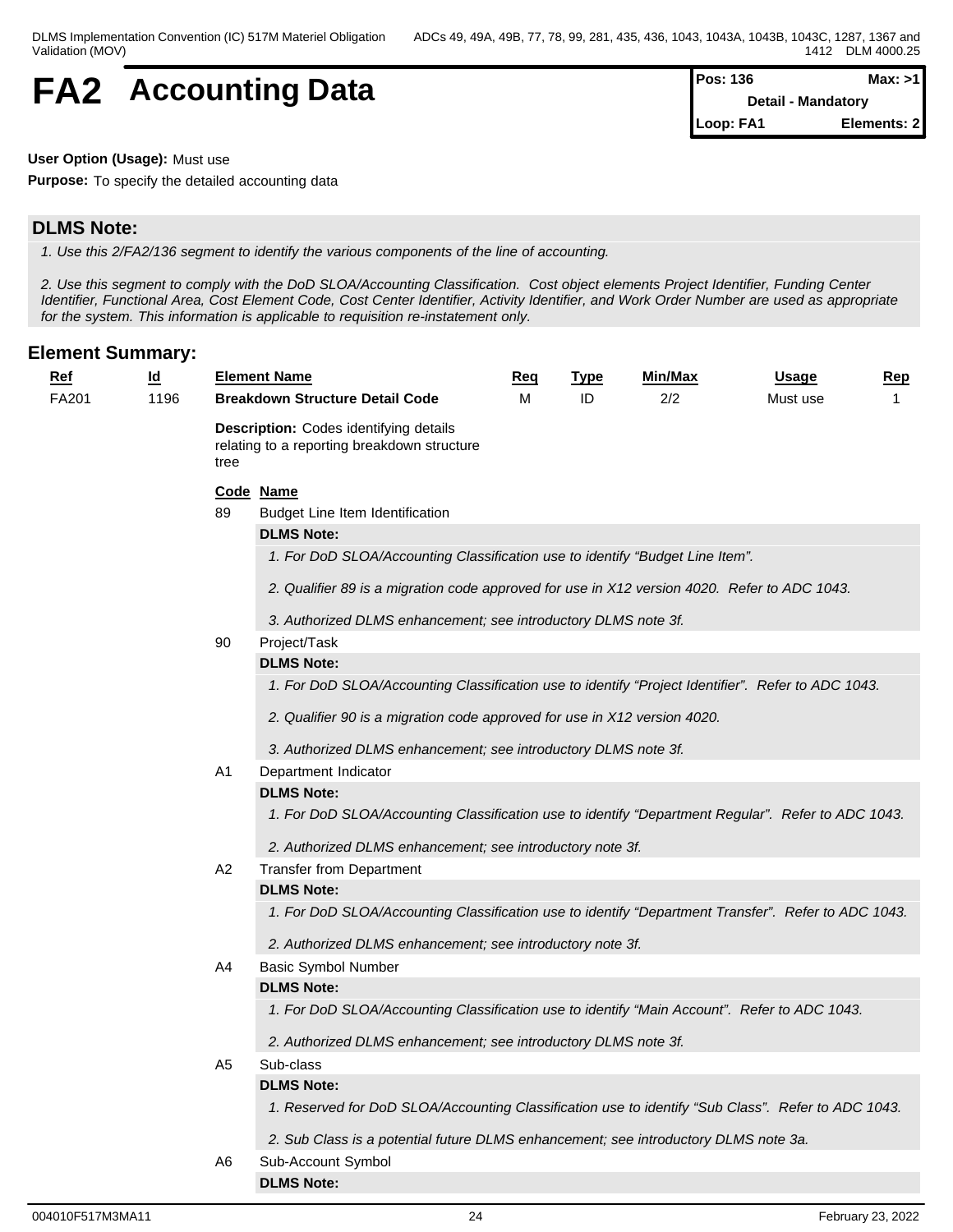#### **Code Name**

*1. For DoD SLOA/Accounting Classification use to identify "Sub Account". Refer to ADC 1043.*

*2. Authorized DLMS enhancement; see introductory DLMS note 3f.*

- AI Activity Identifier
	- **DLMS Note:**

*1. For DoD SLOA/Accounting Classification use to identify "Activity Identifier". Refer to ADC 1043.*

*2. Authorized DLMS enhancement; see introductory DLMS note 3f.*

*3. Qualifier AI is a migration code approved for use in X12 version 7020.*

B2 Budget Sub-activity Number

#### **DLMS Note:**

*1. For DoD SLOA/Accounting Classification use to identify "Sub-Allocation (formerly known as Limit/Subhead)". Refer to ADC 1043.*

*2. Authorized DLMS enhancement; see introductory DLMS note 3f.*

#### B5 Fund Code

#### **DLMS Note:**

*Use to modify, or in the case of an unmatched modification, to identify the fund code. Modifier transactions may not be used to change this field for GFM requisitions.*

#### BE Business Event Type Code

#### **DLMS Note:**

*1. Reserved for DoD SLOA/Accounting Classification use to identify "Business Event Type Code". Refer to ADC 1043.*

*2. Business Event Type Code is a potential future DLMS enhancement; see introductory DLMS note 3a.*

*3. Qualifier BE is a migration code approved for use in X12 version 7020.*

#### C3 Budget Restriction

#### **DLMS Note:**

*1. For DoD SLOA/Accounting Classification use to identify "Availability Type". Refer to ADC 1043.*

*2. Authorized DLMS enhancement; see introductory DLMS note 3f.*

#### CC Cost Center Identifier

#### **DLMS Note:**

*1. For DoD SLOA/Accounting Classification use to identify "Cost Center Identifier". Refer to ADC 1043.*

*2. Authorized DLMS enhancement; see introductory DLMS note 3f.*

*3. Qualifier CC is a migration code approved for use in X12 version 7020.*

#### F1 Object Class

#### **DLMS Note:**

*1. For DoD SLOA/Accounting Classification use to identify "Object Class". Refer to ADC 1043.*

*2. Authorized DLMS enhancement; see introductory DLMS note 3f.*

## FA Functional Area

## **DLMS Note:**

*1. For DoD SLOA/Accounting Classification use to identify "Functional Area". Refer to ADC 1043.*

- *2. Authorized DLMS enhancement; see introductory DLMS note 3f.*
- *3. Qualifier FA is a migration code approved for use in X12 version 7020.*
- FC Funding Center Identifier

## **DLMS Note:**

*1. For DoD SLOA/Accounting Classification use to identify "Funding Center Identifier". Refer to ADC 1043.*

*2. Authorized DLMS enhancement; see introductory DLMS note 3f.*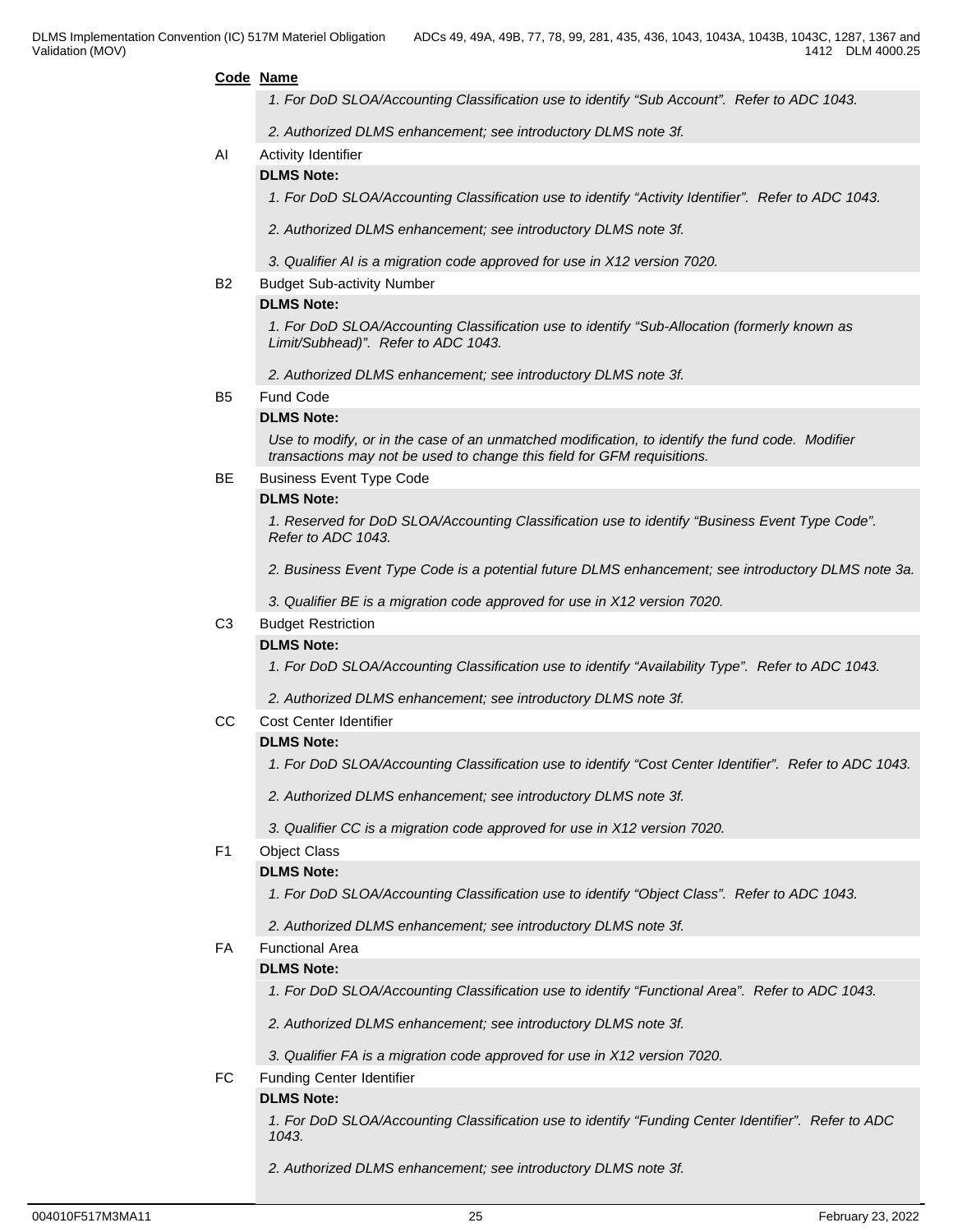#### **Code Name**

*3. Qualifier FC is a migration code approved for use in X12 version 7020.*

FT Funding Type

#### **DLMS Note:**

1. For DoD SLOA/Accounting Classification use to identify "Reimbursable Flag". Refer to ADC 1043.

*2. Qualifier FT is an X12 Version Release 004030 Migration Code.* 

- *3. Authorized DLMS enhancement; see introductory DLMS note 3f.*
- H1 Cost Code

#### **DLMS Note:**

*1. For DoD SLOA/Accounting Classification use to identify "Cost Element Code". Refer to ADC 1043.*

*2. Authorized DLMS enhancement; see introductory DLMS note 3f.*

IA Security Cooperation Implementing Agency

#### **DLMS Note:**

*1. For DoD SLOA/Accounting Classification use to identify "Security Cooperation Implementing Agency". Refer to ADC 1043.*

*2. Authorized DLMS enhancement; see introductory DLMS note 3f.*

*3. Qualifier IA is a migration code approved for use in X12 version 7020.*

L1 Accounting Installation Number

#### **DLMS Note:**

*1. For DoD SLOA/Accounting Classification use to identify "Agency Accounting Identifier". Refer to ADC 1043.* 

*2. Authorized DLMS enhancement; see introductory DLMS note 3f.*

#### P1 Disbursing Station Number

#### **DLMS Note:**

*1. For DoD SLOA/Accounting Classification use to identify "Agency Disbursing Identifier Code". Refer to ADC 1043.*

*2. Authorized DLMS enhancement; see introductory DLMS note 3f.*

P5 Foreign Military Sales (FMS) Line Item Number

#### **DLMS Note:**

*1. For DoD SLOA/Accounting Classification use to identify "Security Cooperation Case Line Item Identifier". Refer to ADC 1043.*

*2. Authorized DLMS enhancement; see introductory DLMS note 3f.*

#### S1 Security Cooperation Customer Code

#### **DLMS Note:**

*1. For DoD SLOA/Accounting Classification use to identify "Security Cooperation Customer Code". Refer to ADC 1043.*

*2. DLMS enhancement; see introductory DLMS note 3d. A field size exceeding 2 positions is not supportable under current MILSTRIP and MAPAC processes. Three character codes are not authorized at this time.*

*3. Qualifier S1 is a migration code approved for use in X12 version 7020.*

#### S2 Security Cooperation Case Designator

#### **DLMS Note:**

*1. For DoD SLOA/Accounting Classification use to identify "Security Cooperation Case Designator". Refer to ADC 1043.*

*2. Authorized DLMS enhancement; see introductory DLMS note 3f. A field size exceeding 3 positions is not supportable under current MILSTRIP processes. Four character codes are not authorized at this time.*

*3. Qualifier S2 is a migration code approved for use in X12 version 7020.*

WO Work Order Number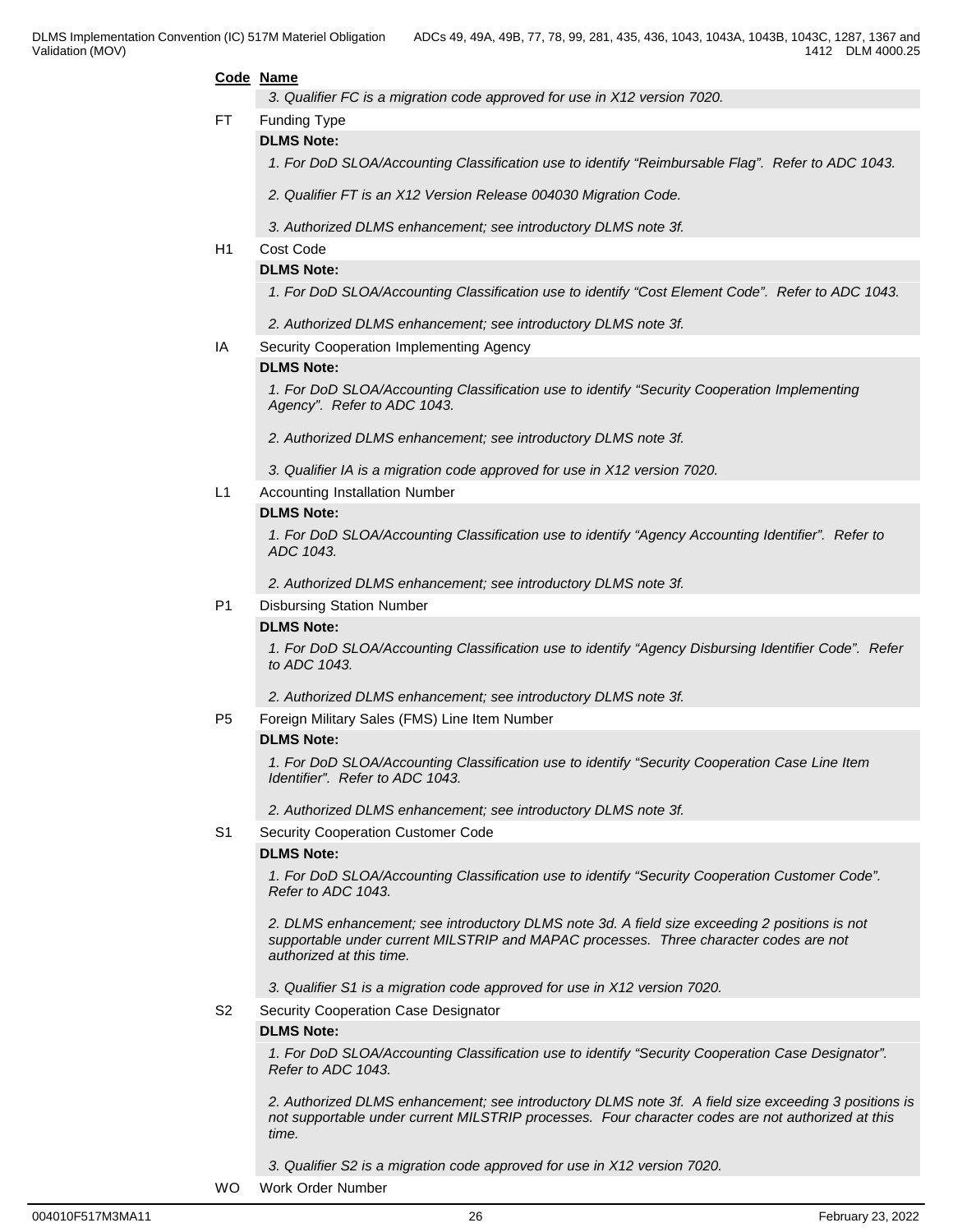|       |      |           | Code Name                                                                                                                            |
|-------|------|-----------|--------------------------------------------------------------------------------------------------------------------------------------|
|       |      |           | <b>DLMS Note:</b>                                                                                                                    |
|       |      |           | 1. For DoD SLOA/Accounting Classification use to identify "Work Order Number". Refer to ADC 1043.                                    |
|       |      |           | 2. Authorized DLMS enhancement; see introductory DLMS note 3f.                                                                       |
|       |      |           | 3. Qualifier WO is a migration code approved for use in X12 version 7020.                                                            |
|       |      | YB.       | Beginning Period of Availability                                                                                                     |
|       |      |           | <b>DLMS Note:</b>                                                                                                                    |
|       |      |           | 1. For DoD SLOA/Accounting Classification use to identify "Beginning Period of Availability Fiscal Year<br>Date". Refer to ADC 1043. |
|       |      |           | 2. Use as appropriate to represent Program Year. Availability Type Code must be "X". Refer to ADC<br>1043B.                          |
|       |      |           | 3. Authorized DLMS enhancement; see introductory DLMS note 3f.                                                                       |
|       |      |           | 4. Qualifier YB is a migration code approved for use in X12 version 7020.                                                            |
|       |      | <b>YE</b> | <b>Ending Period of Availability</b>                                                                                                 |
|       |      |           | <b>DLMS Note:</b>                                                                                                                    |
|       |      |           | 1. For DoD SLOA/Accounting Classification use to identify "Ending Period of Availability Fiscal Year<br>Date". Refer to ADC 1043.    |
|       |      |           | 2. Authorized DLMS enhancement; see introductory DLMS note 3f.                                                                       |
|       |      |           | 3. Qualifier YE is a migration code approved for use in X12 version 7020.                                                            |
| FA202 | 1195 |           | <b>Financial Information Code</b><br>M<br>AN<br>1/80<br>Must use                                                                     |
|       |      |           | Description: Code representing financial<br>accounting information                                                                   |